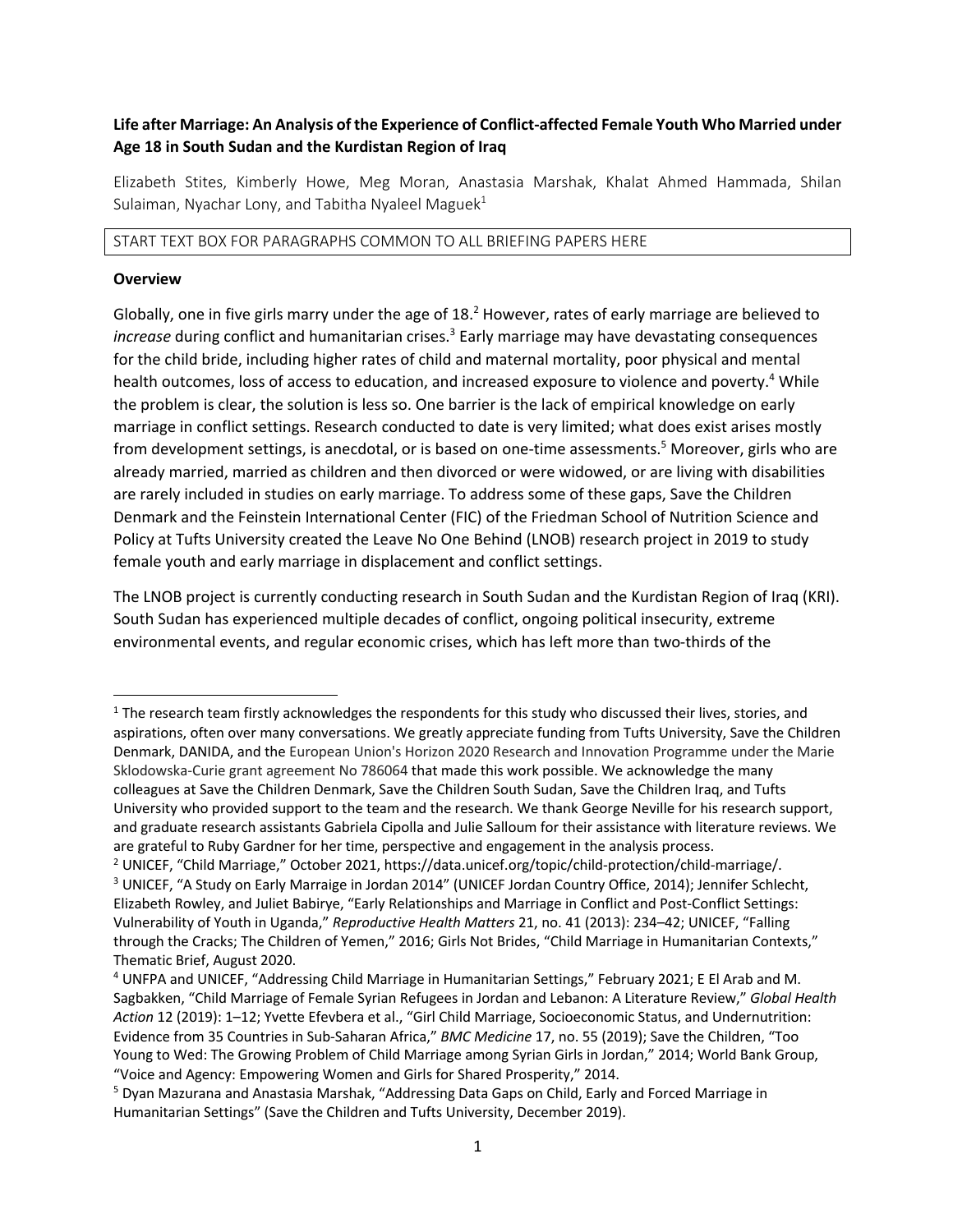population in need of humanitarian assistance.<sup>6</sup> Approximately 2.3 million South Sudanese have become refugees in neighboring countries. An estimated 2 million more South Sudanese are internally displaced persons (IDPs), with humanitarian conditions reportedly worsening as of early 2022.<sup>7</sup> As of 2020, South Sudan's rate of child marriage was higher than the Sub-Saharan Africa average, with 52% of girls estimated to be married before the age of 18.<sup>8</sup>

The KRI has hosted Syrian refugees since the Syrian civil war began in 2011, with approximately 253,000 Syrian refugees and asylum seekers in the territory by early 2022.<sup>9</sup> The KRI also hosts about 600,000 IDPs, predominantly those from the Yazidi minority group, seeking refuge from internal conflicts, including the 2014 ISIS occupation of Sinjar and Mosul and subsequent military interventions.10 Many of IDPs these populations live in substandard housing, are unable to access social safety nets, and have little opportunity to achieve durable solutions.<sup>11</sup> Rates of early marriage are lower within the KRI than in South Sudan, but these averages mask differences in early marriage rates among refugees, hosts, and IDPs. In a representative study conducted by the Women's Refugee Commission, IDPs showed the highest rate of early marriage among the three groups, with 13% of those currently aged 20–24 having married as minors.<sup>12</sup> This study also showed a potential increase in the rates of early marriage for refugees after displacement.<sup>13</sup>

### **The Project**

This briefing paper is one in a series of outputs arising from the LNOB research.<sup>14</sup> LNOB relies on longitudinal, participatory research methodologies to understand the wide range of experiences, difficulties, opportunities, and constraints faced by female youth who have been displaced by or have experienced conflict. While the project's focus is holistic and multisectoral, particular attention is paid to the practice and experience of early marriage. The project examines multiple displaced and conflictaffected populations. These include internally displaced South Sudanese living in formal and informal camps, and Syrian refugees and displaced Yazidi and Arab Iraqis located in camp and non-camp settings

https://reporting.unhcr.org/document/1799.

<sup>6</sup> United Nations Office for the Coordination of Humanitarian Affairs (OCHA), "South Sudan: Humanitarian Snapshot," February 2022,

https://reliefweb.int/sites/reliefweb.int/files/resources/south\_sudan\_humanitarian\_snapshot\_february\_0.pdf.  $7$  United Nations Office for the Coordination of Humanitarian Affairs (OCHA).

<sup>8</sup> UNICEF, "Some Things Are Not Fit for Children-- Marriage Is One of Them," Press Release, October 2020, https://www.unicef.org/southsudan/press-releases/some-things-are-not-fit-for-children.

<sup>&</sup>lt;sup>9</sup> UNHCR, "UNHCR Syria and Iraq Situations: 2022 Response Overview," 2022,

<sup>&</sup>lt;sup>10</sup> United Nations Office for the Coordination of Humanitarian Affairs (OHCA), "Iraq: Humanitarian Dashboard for KRI (January to December 2019)," 2020,

https://reliefweb.int/sites/reliefweb.int/files/resources/iraq\_humanitarian\_dashboard\_2019\_summary\_for\_kri.pd f.

<sup>&</sup>lt;sup>11</sup> United Nations Office for the Coordination of Humanitarian Affairs (OHCA).

<sup>&</sup>lt;sup>12</sup> K Hunnerson et al., "Child Marriage in Humanitarian Settings in the Arab States Region: Study Results from Djibouti, Egypt, Kurdistan Region of Iraq and Yemen" (Women's Refugee Commission, 2020). For this same age group the rates of early marriage were 3.4% for Syrian refugees and 4% for the host community. However, for girls aged 10-19 at the time of the study, 1 in 8 IDPs were married and 1 in 10 host and refugee communities were married.

<sup>&</sup>lt;sup>13</sup> Hunnerson et al.

<sup>&</sup>lt;sup>14</sup> See additional briefing papers on the project website: https://fic.tufts/edu/research-item/child-marriage-inhumanitarian-settings/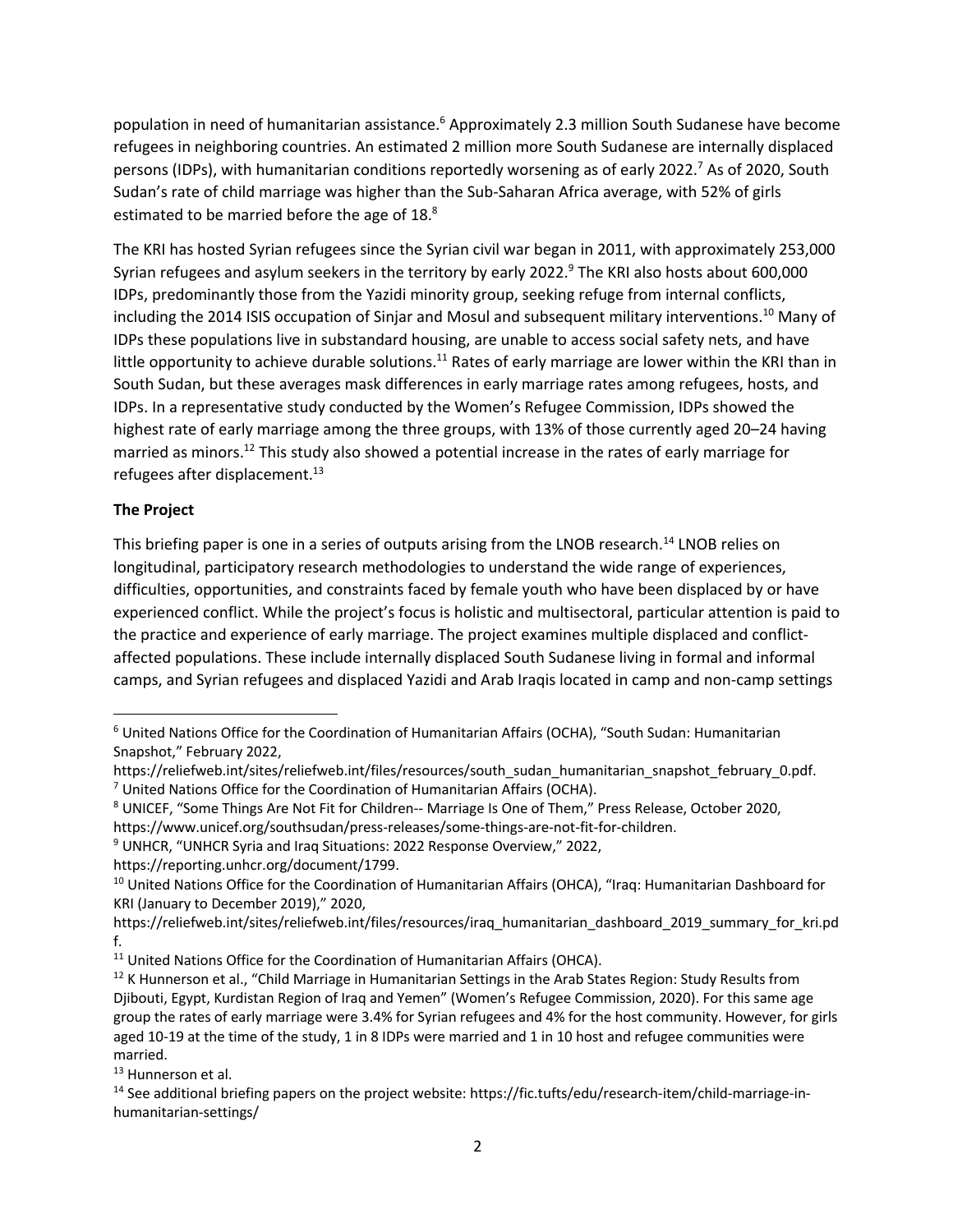in the KRI. Four local researchers from affected communities (two from each case country) were central to the design of the study, participant interviews, and analysis of data.

LNOB's main source of data comes from a cohort of female youth, predominantly between the ages of 14 and 23,<sup>15</sup> who were regularly interviewed in 2020 and 2021 using surveys, semi-structured interviews, and participatory methods that include drawings and photographs. Members of the cohort are unmarried, married as minors, divorced, or widowed. The cohort also includes female youth who became pregnant under the age 18, and female youth living with physical, emotional, or intellectual disabilities, regardless of marital status. Family members of participants were interviewed when possible. LNOB also interviewed key informants, which included representatives from government entities, the United Nations, international and local non-governmental organizations (NGOs), camp managers, teachers, health workers, and community and religious leaders. At the time of this brief (April 2022), 600 interviews have been conducted. One hundred and thirty-nine female youth have been interviewed as part of the cohort. Each participant was interviewed an average of four times (range: 1– 13 interviews). In addition, 87 key informants were interviewed, as well as 17 family members of female youth. LNOB is currently seeking funding to continue following the cohort into the future and to expand the number of country cases, methodologies, and sample size.

#### END TEXT BOX HERE

#### *Introduction*

This briefing paper examines the experiences of life after marriage for female youth in South Sudan and the Kurdistan Region of Iraq (KRI) who married under age 18. While a number of studies look at the problem of early and forced marriage, relatively few focus on the reality of life after marriage for this population of young women. In this analysis, we intentionally center the voices and perspectives of the female youth respondents themselves. Discussion of the reasons why they married and the extent of personal agency in the decision-making around marriage are discussed elsewhere; this paper focuses on the range of experiences once girls are married.<sup>16</sup> The main themes emerging from the data analysis and discussed here include: personal experiences of marriage; the intersection between education and marriage; and family dynamics. An additional section delves more deeply into the experiences of girls who married at the youngest end of our sample, i.e., between ages 12 and 14. Our data show patterns of experience in the marriages of these girls that we felt deserved more in-depth discussion.

The female youth in this study had an extremely wide range of experiences after becoming married. The marriage of girls under age 18 is generally assumed to lead to negative mental, physical, and economic outcomes. Our data include numerous such experiences, many of which are discussed in this set of briefing papers. However, the sample also includes girls and young women who either married for love or found love in their marriages, girls and young women who found freedom of expression and felt more true to themselves in marriage, and girls and young women who found security and stability in marriage

<sup>&</sup>lt;sup>15</sup> The sample also includes a subset of participants over the age of 23 because they represented an interesting set of characteristics such as: widows with teenage daughters who married as children; unmarried women above the "typical marriage age."

<sup>&</sup>lt;sup>16</sup> Our sample included female youth with disabilities. Only one of these respondents was married. Hence this briefing paper does not include a specific discussion on life after marriage for female youth with disabilities.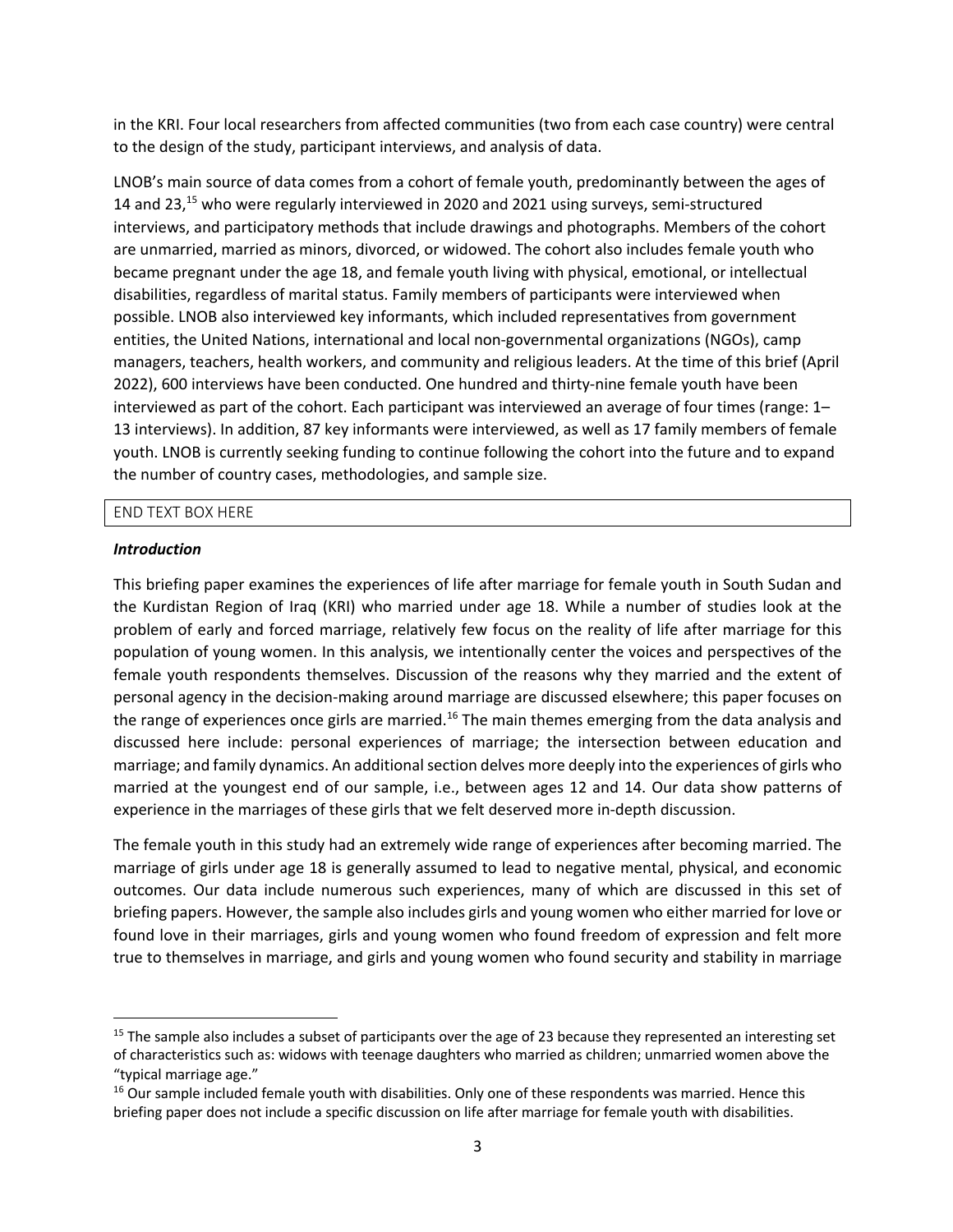that they had not had with their natal families. These positive and fulfilling experiences should not be discounted or ignored based on the girls' and young women's age at marriage.

The data analysis showed that while some of the respondents' experiences corresponded to what might be expected based on the nature of their marriage—i.e., those female youth forced into marriage were often unhappy in their marriages—this was not always the case. Some respondents married for love and yet were unhappy or abused; some entered into arranged marriages with strangers and yet experienced happiness.<sup>17</sup> This briefing paper examines some of the themes that arose in our analysis of the study population's personal experiences with marriage.

#### *Changes brought by marriage*

# **Some respondents experienced extreme changes in their lives after marrying, including around personal freedoms and domestic and reproductive duties. For others, changes following marriage were only minimal.**

The extent to which a respondent's life changed upon marriage is based on the nature of her life prior to marriage, her expectations for marriage, and her relationship with her husband and (usually) her in-laws. The diversity of our sample population means that there is also extreme diversity in experiences prior to marriage. This diversity includes—to name a few—the extent of exposure to the opposite sex (ranging from almost no contact except for relatives to being in a sexual relationship), the extent of responsibilities (from school girls with few responsibilities to those with extensive domestic and economic duties), to freedoms outside their homes (freedom of movement, decorum, activities), to knowledge about life after marriage (the extent to which respondents understood sexual relations and other marital expectations). Not surprisingly, for some respondents the changes brought by marriage were in extreme contrast to their prior experiences. Some of these changes entailed expected aspects of transitioning to a new life stage, such as greater responsibilities and loss of freedoms. Other changes were more negative, as discussed in more detail below. However, many of the respondents, especially those living in the KRI, discussed the positive changes in their lives following marriage. A Syrian refugee who married at age 14 or 15 describes what she considers to be major improvements in her life after she married:

"There is a big change in my clothes style and my life and going out before and after the marriage. As you know, after a woman marries, she should change her clothing (to be more conservative). But for me, it was the opposite. I was wearing hijab [religious head covering] and long clothes almost the abaya [full length covering]. Even inside. In my husband's family, I took off the hijab, my husband wasn't liking that. But in my family, I didn't have a choice. My father said, 'As long as my daughters are in my house, they will dress this way.' So now, my clothes style is very different. Previously, I wasn't even going out at all. In our community, you know that girls can face harassment. So I couldn't leave the house. Now I go out and do whatever I want. My life is better now…My life is very, very different now. Before, I was eating alone, I was spending all the time in

 $17$  One pattern that by and large did hold true and was in line with what might be expected had to do with marriages that were violently forced or from which the girl attempted to escape. Respondents in these situations almost always reported being unhappy, and many experienced abuse. Rates of divorce in these instances were very high.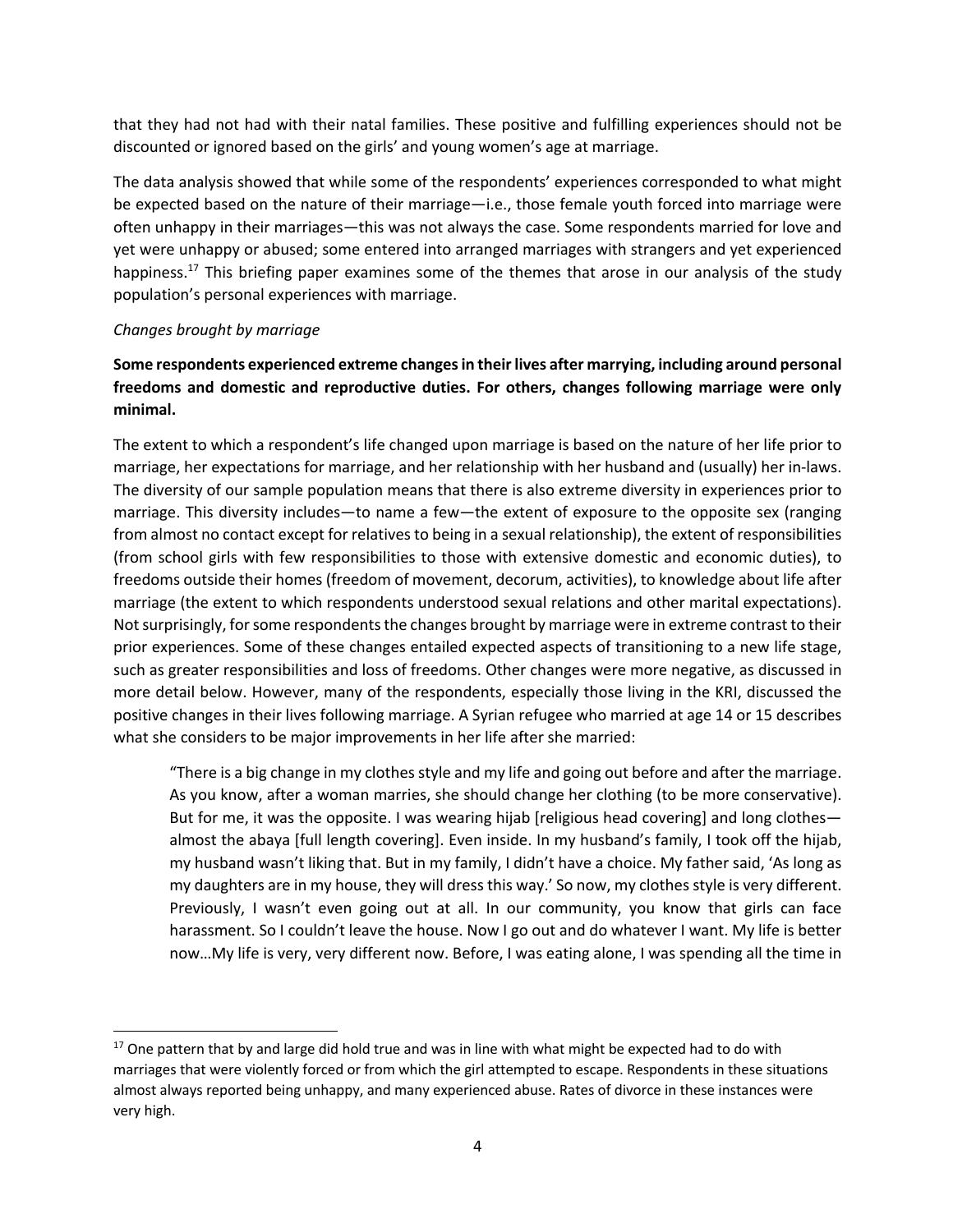one room, I wasn't mixing with people…When I came to my husband's family, I started to see other people, I started to eat with other people. I started to go out."18

Similarly, an Iraqi Arab widow explained that her husband's family was "more open" than her family, and reported that "after marriage, I was so much comfortable: we were visiting parks, open spaces, going to picnics."19 These two respondents enjoyed increased social freedoms after marrying, but a number of others discussed a narrowing of their lives and opportunities. For many, these changes related to the abrupt shift from being an adolescent to being a married woman with a different set of norms and expectations. A young widow from Bentiu who married at 14 described how her life changed upon marriage:

"As a married woman…you have to have more respect for yourself and listen to what your husband tells you. You also have very many responsibilities to take care of your house and the people living with you. Sometimes if you don't do this well, you get in problems with your husband and you may even end up getting divorced, which is a bad thing. Your mother and other older women advise you that if you get married you have to do this and this, but if you are not married you don't worry about this thing a lot."20

Using self-selected photographs and images to illustrate and discuss their experiences, $^{21}$  numerous female youth in the Iraqi Kurdistan cohort described a similarly stark contrast in both expectations and responsibilities before and after marriage. A Syrian respondent who described her marriage as loving shared a photo of herself wearing the hijab, and explained:

"Once you marry you have to follow the values of the family…When I was a young girl, I had the right to do and dress as I wanted. But now that I am married, I am under the hands of the person I married according to the norms of the community. All of these things [I must do] to please his family."22

The theme of loss of freedom and decrease in time to look after yourself was a common theme in the Photovoice entries of female youth describing the changes after marriage. Indeed, it was those respondents who were already carrying heavy domestic or economic loads who reported the fewest changes upon marriage, even when marrying at a young age. When asked how her life changed after marriage, a young disabled woman from Bentiu who was the oldest child of a widowed mother replied: "My life has not changed. It is the same way it used to be when I was at home with my mother, but I have a daughter now, and I have to take care of her all the time."<sup>23</sup> Another young woman in Juba replied, ""[My life] is not different. Now I have a child, and I have to make food for him and my husband to eat."<sup>24</sup>

*Fluidity of experiences* 

<sup>&</sup>lt;sup>18</sup> Interview with participant # KRI\_CO\_26\_F\_M\_21, Kurdistan Region of Iraq.<br><sup>19</sup> Interview with participant # KRI\_CO\_31\_F\_W\_22, Kurdistan Region of Iraq.

<sup>&</sup>lt;sup>20</sup> Interview with participant # SSB\_CO\_23\_W\_18, Bentiu, South Sudan.

 $21$  Participants use images of their choosing (photos they take or images they select) to tell specific parts of their narrative. This is based on the participatory PhotoVoice method, and more information can be found at photovoice.org

<sup>&</sup>lt;sup>22</sup> Interview with participant # KRI CO 102 F M 18, Kurdistan Region of Iraq.

<sup>&</sup>lt;sup>23</sup> Interview with participant # SSB\_CO\_2\_DIS\_20, Bentiu, South Sudan.<br><sup>24</sup> Interview with participant # SS\_CO\_35\_F\_M\_20, Juba, South Sudan.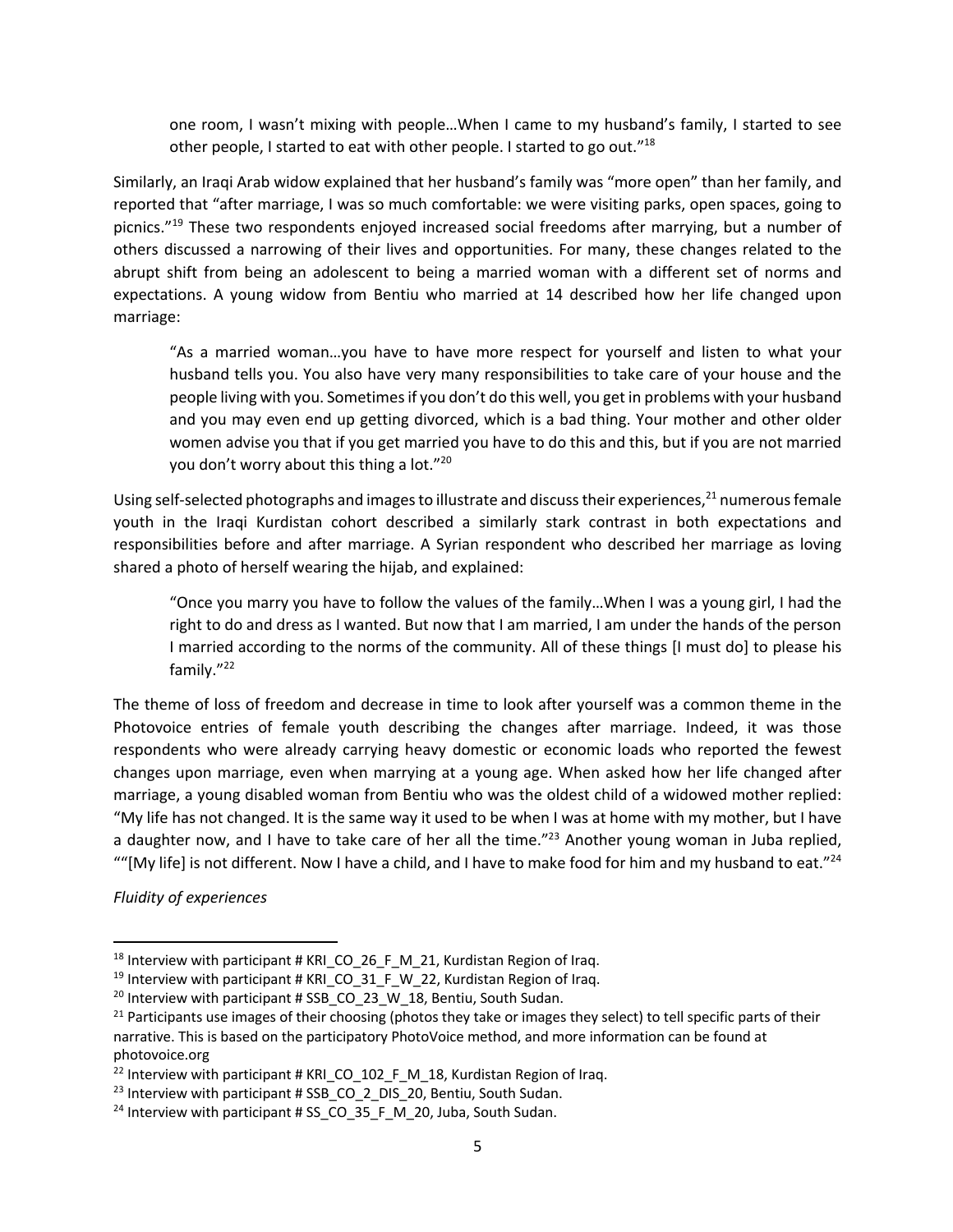## **A number of respondents in South Sudan described fluid and ambiguous relationship states. Dynamics around bridewealth payments, cohabitation, and cultural expectations influenced these uncertainties, which existed in reference to marriage, widowhood, and divorce.**

One of the themes emerging from the South Sudan data is the fluidity and ambiguity of experience of girls and young women in their relationships or marriages. The methodology of speaking regularly to the study participants means that we were able to analyze how their perception of their situation changed over the course of the study. The regular contact also meant that the respondents became more comfortable with the research team and were increasingly forthcoming about some of the ways in which their experiences might deviate from "normative" expectations. The norms around marriage and relationships for females are stricter in Iraqi Kurdistan, and hence while we see less fluidity of experience, there is still movement in some of the girls' experiences.

Two aspects of the data appear to drive the fluidity of relationships and experiences of female youth in the South Sudan sample. The first is a relatively open social approach to premarital sexual relations, as detailed in the accompanying briefing paper on early pregnancy. This approach means that adolescent girls often have boyfriends with whom they are physically intimate, though normally without the knowledge of their parents or other family members. Given limited knowledge on or use of contraception, these liaisons often lead to unplanned pregnancies, which in turn normally prompt a discussion of marriage. The second contributor to the fluidity of experiences is the practice of payments from the family of the boy to the family of the girl, including both bridewealth transfers and the so-called pregnancy price. Families negotiate the amount of bridewealth, and the marriage is only considered official once the full amount has been transferred.<sup>25</sup> However, many men are unable to pay the full amount at one time, and hence payments often extend over years.<sup>26</sup> The woman will often move in with the man during this time and may or may not consider herself to be married. If the marriage dissolves before the full payment is transferred, the young woman may or may not consider herself divorced. The pregnancy price (or paternity payment), normally of three cows or the equivalent, is also paid by the boy's family to the girl's family. The payment serves as an acknowledgement of paternity, a financial contribution towards the expenses of the birth and the baby, and, importantly, establishes eventual and full rights of custody of the father's family over that child (normally at about 7 years of age).<sup>27</sup> Technically speaking, the pregnancy payment is separate from the payment of bridewealth and does not count towards fulfilment of this amount. However, in the event of early pregnancy, the likelihood of marriage is often discussed simultaneously with the negotiations over the pregnancy price. It is at this point that the young couple learns if their parents are going to encourage or reject marriage.

While the payment of bridewealth and pregnancy price may seem relatively straightforward—i.e., yes or no, how much or how little, paid in cash or cattle, etc.—our data from South Sudan indicate that the perception of whether or not a female is "married" is both dynamic and ambiguous. We interviewed one respondent in Juba who entered into an arranged marriage at age 15 to a soldier whom she had never

<sup>25</sup> S. Hutchinson, "The Cattle of Money and the Cattle of Girls among the Nuer, 1930-83," *American Ethnologist* 19, no. 2 (1992): 294–316.

 $^{26}$  E. Thomas, "Moving Towards Markets: Cash, Commodification and Conflict in South Sudan" (The Rift Valley Institute, Nairobi, 2019).

 $27$  See S. McKinnon, "Domestic Exceptions: Evans-Pritchard and the Creation of Nuer Patrilineality and Equality," *Cultural Anthropology* 15, no. 1 (2000): 35–83.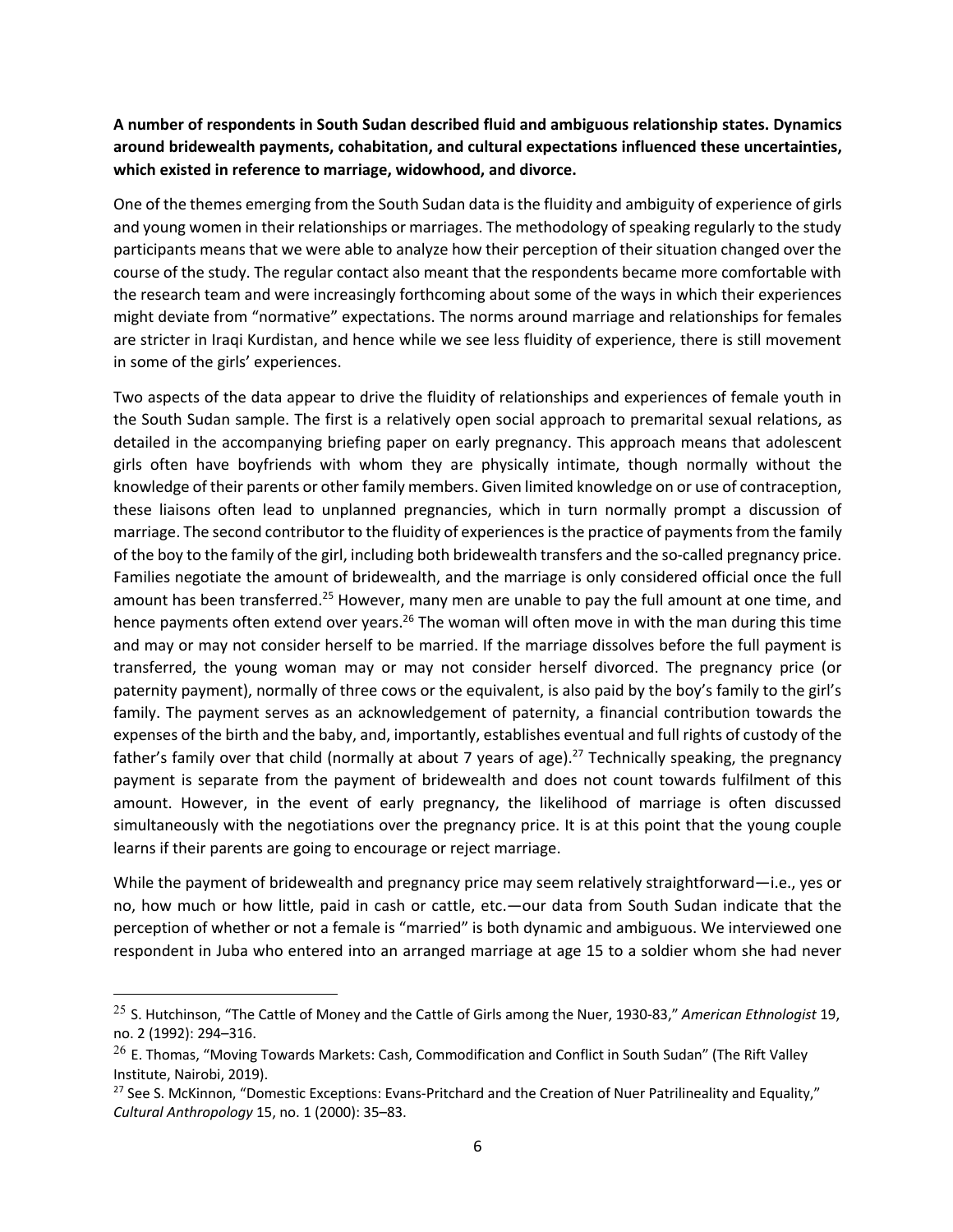met. They had one child before he disappeared; she had no contact with him for several years. She still considered herself married, although she gave birth to two more children with a different man during this time. Her husband contacted the respondent during the study; she was distressed and seeking to avoid reunification or for him to learn of the additional children.<sup>28</sup> Subjectivity was at times also apparent when we were able to interview a family member of a respondent. A young woman in Juba who had participated in five interviews had described being pushed into marriage at age 14 or 15 by her mother, who needed the bridewealth to support the family. However, when we interviewed the girl's mother (at the suggestion of the girl), she reported that the girl had fallen pregnant out of wedlock and had gone to live with the boyfriend, who had paid the pregnancy price but never paid any bridewealth. The girl considered herself married (and widowed), while the mother considered her to have never married.<sup>29</sup> This example and similar ones highlight the ambiguity and subjectivity in perceptions and experiences of marriage among the study population.

There is less fluidity of experience around marriage in the KRI as compared to South Sudan among the study respondents, most likely due to stricter social mores around female sexuality and the parameters of marriage in the KRI. However, there is fluidity in the legality of marriage, as Iraqi law prohibits marriage under age 18 but allows marriage as young as 15 in some cases. <sup>30</sup> To circumvent regulations, families ask Islamic mullahs to officiate marriages involving minors. According to respondents and key informants, a couple married by a mullah can seek official validation of their marriage in court after one year. Prior to official recognition, the girl—and any children she bears—are in a fluid legal space, even though the union is socially recognized within the community. One young Syrian refugee who married at age 15 faced numerous legal hurdles while in this fluid state, ultimately jeopardizing her right to asylum in Germany, custody of her infant son, and her marriage, as the man she considered her husband moved to Hungary to be with his "official" wife.<sup>31</sup>

This fluidity in experience and perception also extends to whether a respondent is divorced or widowed; this was the case among respondents in both South Sudan and Iraqi Kurdistan. While family separation and uncertainty over the fate of loved ones is a common experience for children in settings of conflict and displacement,<sup>32</sup> such uncertainty can further compound the trauma experienced by girls married as minors, especially if the marriage itself involved force or trauma. One Syrian respondent explained, "My husband has been missing. I don't know if he is arrested or killed or imprisoned by the Syrian regime. It has been nine years."<sup>33</sup> A respondent in Juba explained that she had been looking for her missing husband for two years and didn't know if he had abandoned her or if he had been killed: "I don't know if I am divorced or widowed."34 The loss of a husband may be particularly difficult when considering that most of these respondents married as adolescents, before they had developed the emotional and psychological resilience possessed by an adult. Many became mothers not long after marriage, and hence find themselves trying to raise and support children as young mothers without a partner. As discussed in the

<sup>&</sup>lt;sup>28</sup> Interview with participant # SS\_CO\_21\_F\_M\_23, Juba, South Sudan.<br><sup>29</sup> Interview with participant # SS\_CO\_31\_ F\_W\_18, Juba, South Sudan.<br><sup>30</sup> UNFPA, "Child Marriage in Kurdistan Region – Iraq" (United Nations Populati

 $31$  Interview with participant # KRI CO 111 F M 21, Kurdistan Region of Iraq.

<sup>&</sup>lt;sup>32</sup> R. V. Reed, M. Fazel, L. Jones, C. Panter-Brick, and A. Stein, "Mental Health of Displaced and Refugee Children Resettled in Low-income and Middle-income Countries: Risk and Protective Factors," *The Lancet* 379, no. 9812 (2012): 250–265.

 $33$  Interview with participant # KRI CO 38 F M 35, Kurdistan Region of Iraq.

<sup>&</sup>lt;sup>34</sup> Interview with participant # SS\_CO\_42\_DIV\_20, Juba, South Sudan.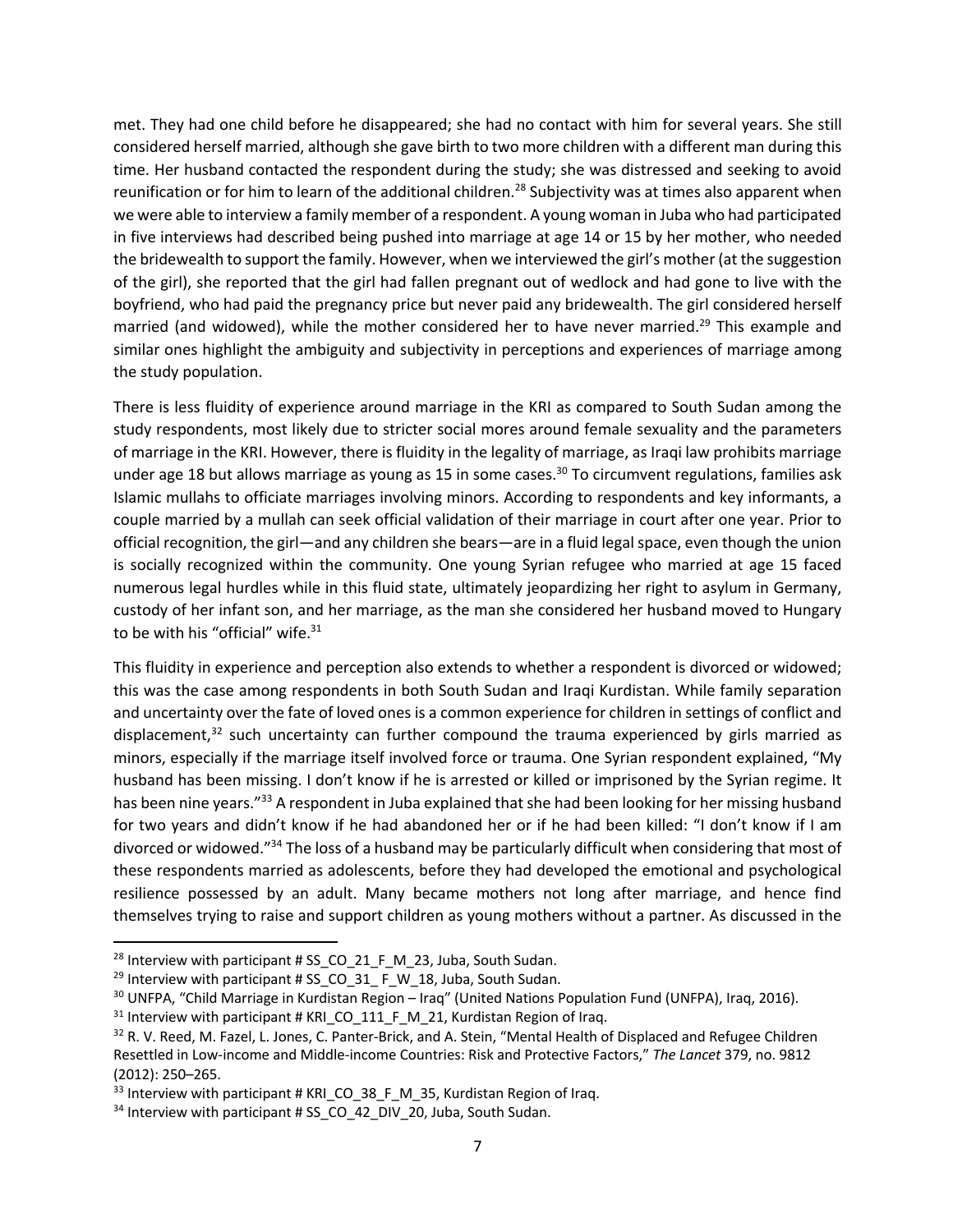accompanying briefing paper on experiences of divorce and widowhood,<sup>35</sup> these conditions create specific vulnerabilities for female youth.

### *Life in abusive marriages*

**The experience of physical abuse within marriage was relatively common among study participants and occurred both in marriages that had been forced and within love marriages. Some respondents were able to leave such marriages, often with the help of their natal family, but many others were unable to leave abusive situations.** 

Many of the respondents interviewed for this study reported experiencing domestic violence and abuse from their husband and/or in-laws.<sup>36</sup> Some of these respondents had been able to leave their marriages, others were hoping to, and still others saw no possibility of leaving. In both case study countries, the girls and young women we spoke to felt they had few official avenues of recourse for help in their situation.

As discussed in detail in the briefing paper on divorce and widowhood, $37$  it can be extremely difficult for a woman in either Iraqi Kurdistan or South Sudan to initiate a divorce or separation. Women rarely retain custody of children when a marriage ends—regardless of the reason or who initiates the separation*.* This means that many women remain in abusive situations to retain rights to their children. In addition, a woman who wishes to divorce often requires the support of her natal family; particularly in South Sudan if bridewealth was paid, as the woman's family must be able (and willing) to return the bridewealth to the husband's family. For example, a female respondent in Bentiu was forced at age 16 to marry the man who kidnapped and raped her. He had paid bridewealth of United States dollar (USD) 400, and her family was unwilling or unable to repay this amount to allow her to leave her husband. She described her situation:

"My life is bad, my husband is very violent. He beats me for no reason at all; my body is full of wounds because of him. I decided to run away from his house because he was threatening to kill me…The people who live near our shelter always come to help me, and I spend most nights in their homes."38

At the time of our interviews, this respondent was attempting to raise USD 400 on her own to repay her husband's family and free her from the union. She reported: "I have not been able to find that money, but if I do, I will really be happy because I will pay him back and I will be free from him."<sup>39</sup>

Respondents in both countries who were successful in leaving abusive marriages often described the assistance they received from their natal families. One respondent in Juba who married at 17 explained that her father initiated the divorce upon learning of her situation:

"My marriage was in 2015, and it was a very sad moment in my life. I regret that I ever got married, because he used to beat me a lot, and I was not able to conceive, and this made the situation

- <sup>37</sup> For more explanation on the situation of divorced and widowed female youth, see additional briefing papers on the project website: https://fic.tufts/edu/research-item/child-marriage-in-humanitarian-settings/.
- $38$  Interview with participant # SSB CO 15 M 19, Bentiu, South Sudan.

<sup>&</sup>lt;sup>35</sup> For more explanation on the situation of divorced and widowed female youth, see additional briefing papers on the project website: https://fic.tufts/edu/research-item/child-marriage-in-humanitarian-settings/.

<sup>&</sup>lt;sup>36</sup> We assume that incidents of domestic violence and abuse are higher than reported in our sample due to respondents' fear of husbands or relatives learning that they were discussing such issues with outsiders.

 $39$  Ibid.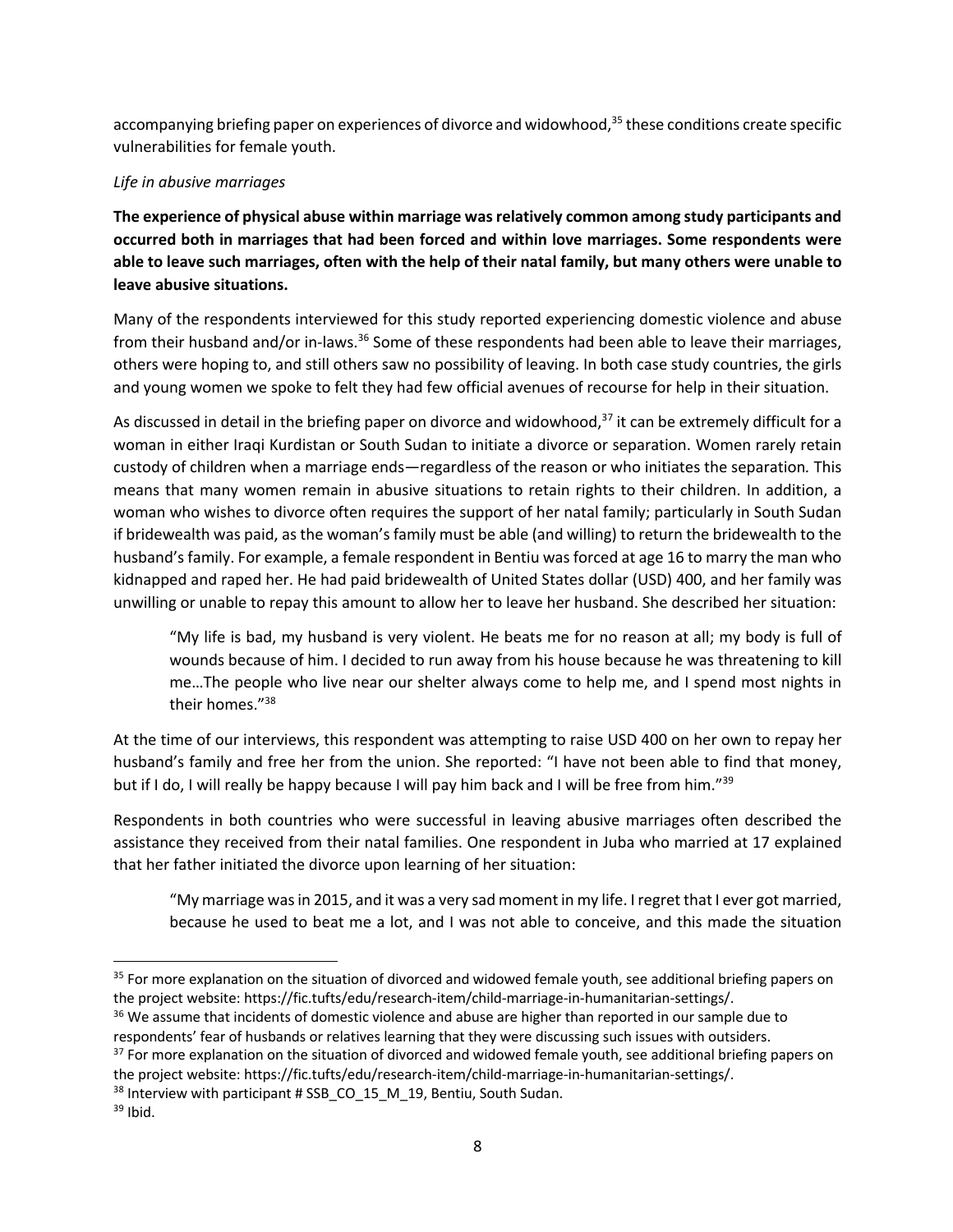worse. He was very angry because of that…In 2018, my father became very angry when he heard of how my husband was treating me, and he called me and told me that he was going to divorce me from him. I accepted, and my father went and talked about the divorce to my husband and his family. He [my father] gave them their cows back and I went back home…I felt very happy because I had finally divorced. I was not happy in that marriage."40

In South Sudan, families were more likely to support a divorce in an abusive relationship if bridewealth had never been exchanged, as was the case for a young woman in Juba who married at age 15. Bridewealth was promised but never paid, despite the passing of three years and the birth of two children. Her husband became physically and emotionally abusive and accused her family of pushing for divorce:

"He told me if my family wants to divorce me from him, they will do so [only] after he has done something bad to me, like removing all my teeth or all my eyes, so that no other man will marry me."

*When you did go back home to your family, what was their reaction?* "My family accepted me because the man was hurting me, and he did not pay any bridewealth. They said that l should stay at home because my life is in danger. Even now when my ex-husband meets me walking around the POC [Protection of Civilians site] he attacks me."<sup>41</sup>

The respondent had managed to take her children with her to her parents' home, but her ex-husband kidnapped the younger child over the course of our field work. The woman was unsuccessful in getting help from the police, United Nations Mission in South Sudan (UNMISS), or child protection actors within the POC because the child had been taken outside of the camp. The child was returned to her mother after more than three weeks and only because the ex-husband's cousin intervened. This example is indicative of the relative powerlessness experienced by young women in our sample.

At the same time that we acknowledge this powerlessness, our study population includes a number of young women who overcame incredible odds to secure a better life for themselves by leaving abusive situations. Some were able to also secure better lives for their children, but, as mentioned above, custody norms and laws often made doing so extremely difficult and pushed mothers into a nearly impossible choice. A young Syrian woman was forced by her parents at age 17 to marry a cousin twice her age. She experienced repeated physical abuse at the hands of her husband and in-laws. She sought help from her family but was rebuffed:

"[My parents] were even blaming me, even my mother was blaming me. She was saying, 'You should accept that, he is your husband.' Even my mother-in-law was beating me. I told my parents, 'If you love them that much, you can come here and live with them so I can leave."<sup>42</sup>

This young woman, who was living in Syria at the time, decided to leave her husband on her own after the birth of their third child. She explained, "I left the boys because my daughter had just been born. She was breastfeeding. I knew if I stayed there, I would kill myself. I just left with the girl and left the boys behind." She walked for three hours before connecting with smugglers to bring her into Iraq, carrying her newborn and still in pain from the delivery. "I wished I could just die right then. It was so, so hard." In the end, her

<sup>&</sup>lt;sup>40</sup> Interview with participant # SS\_CO\_34\_F\_EP\_23, Juba, South Sudan.<br><sup>41</sup> Interview with participant # SS\_CO\_43\_F\_DIV\_21, Juba, South Sudan.<br><sup>42</sup> Interview with participant # KRI\_CO\_16\_F\_D\_23, Kurdistan Region of Iraq.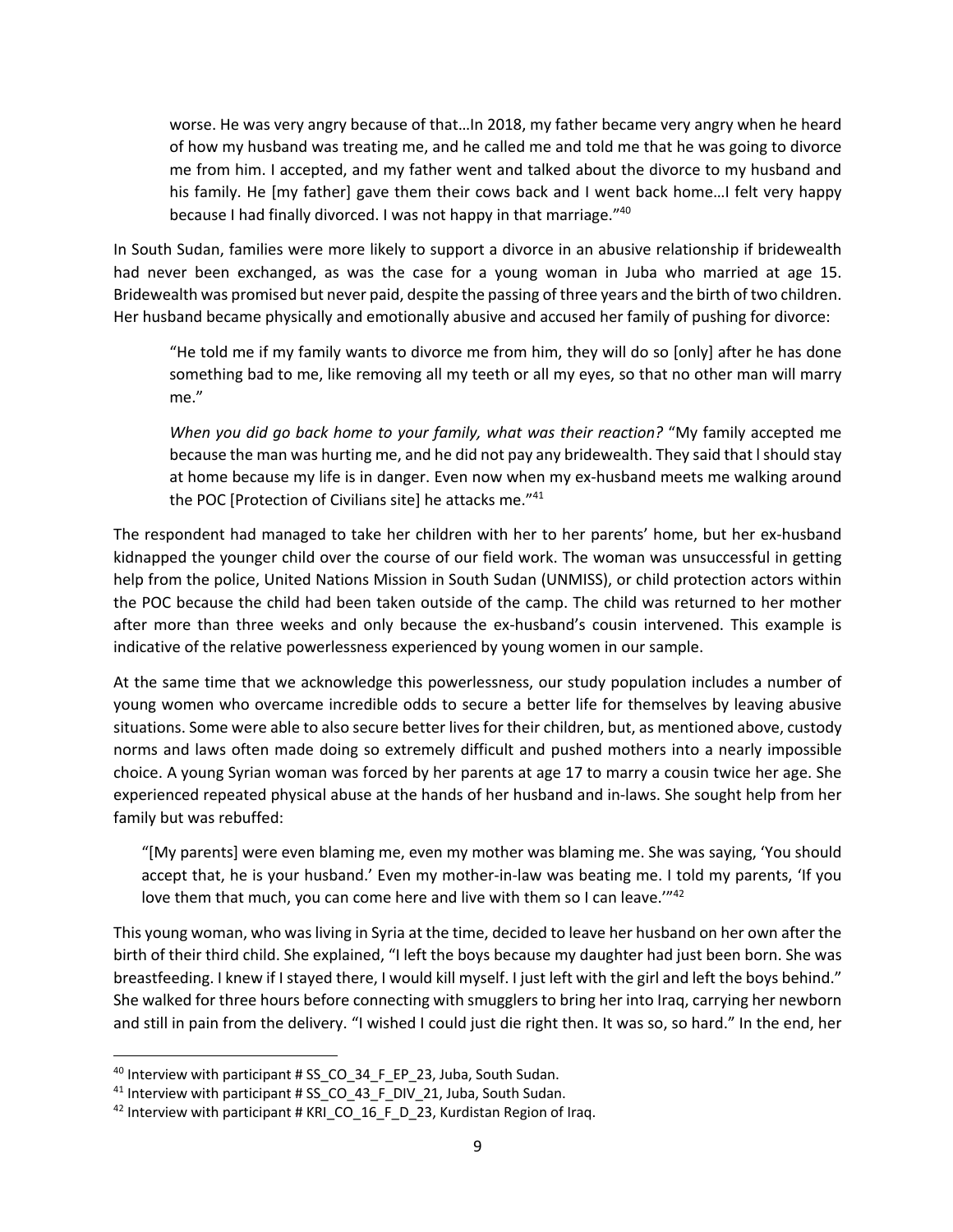mother paid for the smuggler and was supportive once she arrived in the KRI. Her mother even went back into Syria to try to secure custody of the older boys but was unsuccessful. However, the divorce between cousins caused a rupture in the family. Some relatives do not speak to her or her mother, and an uncle attacked her with a gun and threatened to kill her. She hopes to move to Germany and does not expect to see her sons again.

#### *Mental health and psychosocial well-being*

# **Respondents displayed a wide range of mental health outcomes after early marriage, ranging from depression and regret to experiences of great happiness and well-being in their new lives.**

We know from the literature that some females who marry as children have negative mental health experiences;<sup>43</sup> this pattern was certainly evident in the data for this study and particularly for those who were forced to marry or married very young.<sup>44</sup> In addition, experiences of trauma associated with conflict and displacement may have exacerbated the poor mental health of the respondents. For instance, a young Yazidi woman expressed extreme sadness and low self-worth when describing her married life: "I was 13 years old [when I married]. I hate myself when I remember my marriage. How did I get married when I was a child? I didn't know anything. I am sad for my life with my husband."45 ISIS swept into her community one year after she married and kidnapped nearly everyone in her natal family; only she and her parents were able to escape with her husband and his family. Six of her siblings were eventually released but three sisters and one brother remained in captivity at the time of our interviews, include one sister who is only 12 years of age. The respondent's description of her own mental state is particularly concerning when she talks about her siblings who remain with ISIS: "We are hurt by their suffering, and my mother is crying for my sisters and brothers. Sometimes I think a lot about suicide."46 This example of multilayered trauma is unfortunately not unique within the study population.

At the other extreme, a number of girls expressed happiness and fulfilment in their marital relationships. The multitude of negative experiences of child marriage often crowd out such narratives; we feel it is important to highlight such experiences if we are to fully understand child marriage from the perspectives of those most affected. For instance, a Syrian refugee who married at age 17 explained, "I am happy because I am married to the person that I love, and now I have a beautiful daughter. I was afraid [of marriage], but my love was greater than my fear."<sup>47</sup> A young Yazidi woman who married her cousin at age 14 described her happiness and love for her husband, and her relief when they both escaped the ISIS attack on Sinjar a year after they married.<sup>48</sup>

## *Education and life after marriage*

<sup>45</sup> Interview with participant # KRI\_CO\_112\_F\_M\_22, Kurdistan Region of Iraq.

<sup>&</sup>lt;sup>43</sup> N. A. John, J. Edmeades, and L. Murithi, "Child Marriage and Psychological Well-being in Niger and Ethiopia," *BMC Public Health* 19, no. 1 (2019): 1029.

<sup>&</sup>lt;sup>44</sup> For a discussion of mental health among female youth in the cohort, see additional briefing papers on the project website: https://fic.tufts/edu/research-item/child-marriage-in-humanitarian-settings/.

 $46$  Ibid.

 $47$  Interview with participant # KRI CO 109 F M 20, Kurdistan Region of Iraq.

<sup>&</sup>lt;sup>48</sup> Interview with participant # KRI\_CO\_119\_F\_M\_20, Kurdistan Region of Iraq.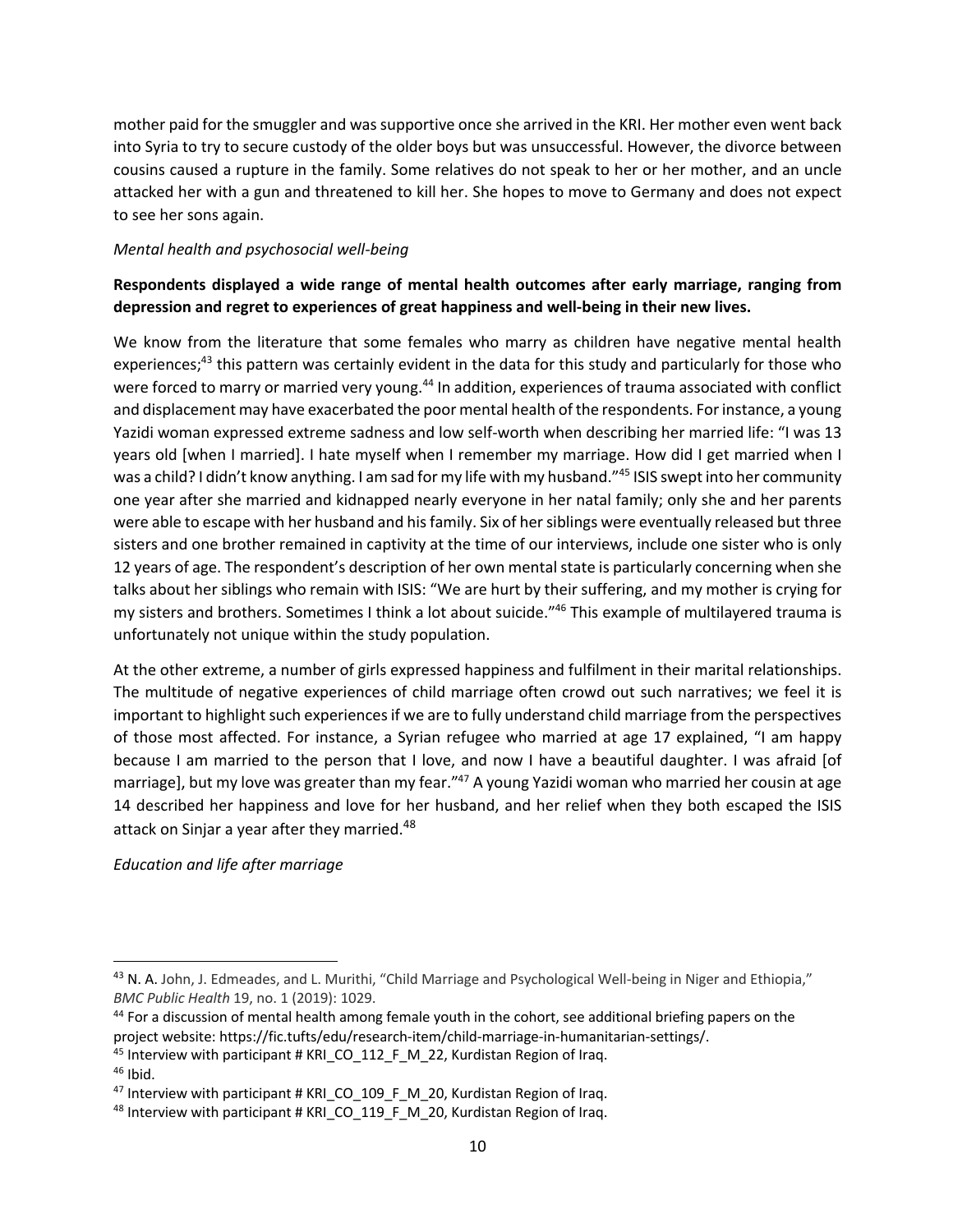# **Many respondents did not or were not able to continue education upon becoming pregnant or marrying, despite many expressing a strong desire to finish school. Those who did continue usually had strong support from their natal or marital families.**

Respondents within the study population had a wide range of education attainment and experience, ranging from zero schooling to receiving a university degree or certificate. (Education more broadly is discussed in an accompanying briefing paper.<sup>49</sup>) The majority of respondents in the study who were in school when they became pregnant, became engaged, or got married reported that they dropped out of school when this life transition occurred. Some explained that they had not enjoyed or excelled in school and were more than happy to quit upon becoming pregnant or married. Many others, however, expressed a desire to continue their education but explained that they were prevented from attending classes once pregnant or married.

Explanations varied as to why pregnant or married girls had to quit school. In some instances, it was reported to be an official policy, whereas in other cases this prohibition appeared to be unofficial and driven by local customs and norms. For some respondents in all locations, school simply stopped being a priority when they married. One respondent in Juba who quit school upon marrying at age 16 explained, "I just did not think about school anymore. I was just concerned with my marriage." $50$ 

While most respondents left school upon becoming pregnant or marrying, there were notable exceptions, which indicates that continuing school *is* possible in some situations. An important commonality in these instances was strong emotional and material support from the husband or natal family (for young mothers who were not married). In some cases, the ability for a girl to continue with her education was part of the terms of the marriage negotiation. One respondent in Juba was married off by her parents without her consent, but under the condition that she be allowed to finish secondary school.<sup>51</sup> A Syrian refugee explained that one of the conditions of her marriage at age 17 was that she be supported to continue her studies. Having two children in quick succession seemed likely to derail her hopes, but her husband remained highly supportive, helping with childcare and housework, and she managed to receive her university degree in basic education.52

#### *Family dynamics after marriage*

**Family dynamics after marriage varied greatly among respondents. Sharing crowded and poor accommodation with in-laws was often difficult, but some respondents cited the support they received as young wives and mothers from female in-laws. Attempts at immigration and resettlement and shifting family expectations also influenced family dynamics after marriage.** 

We turn next to the experiences of study respondents in their relationships with their natal families and in-laws after marriage. These relationships naturally vary for each respondent and are influenced by several factors, including individual and family dynamics, the role of a girl's parents in her marriage decision, and geographic location. Understanding that these factors are ones that are likely to influence

 $49$  For more information on experiences and perspectives on education within the sample population, see additional briefing papers on the project website: https://fic.tufts/edu/research-item/child-marriage-inhumanitarian-settings/.

<sup>&</sup>lt;sup>50</sup> Interview with participant # SS\_CO\_48\_F\_W\_22, Juba, South Sudan.<br><sup>51</sup> Interview with participant # SS\_CO\_26\_F\_M\_18, Juba, South Sudan.<br><sup>52</sup> Interview with participant # KRI\_CO\_101\_F\_M\_21, Kurdistan Region of Iraq.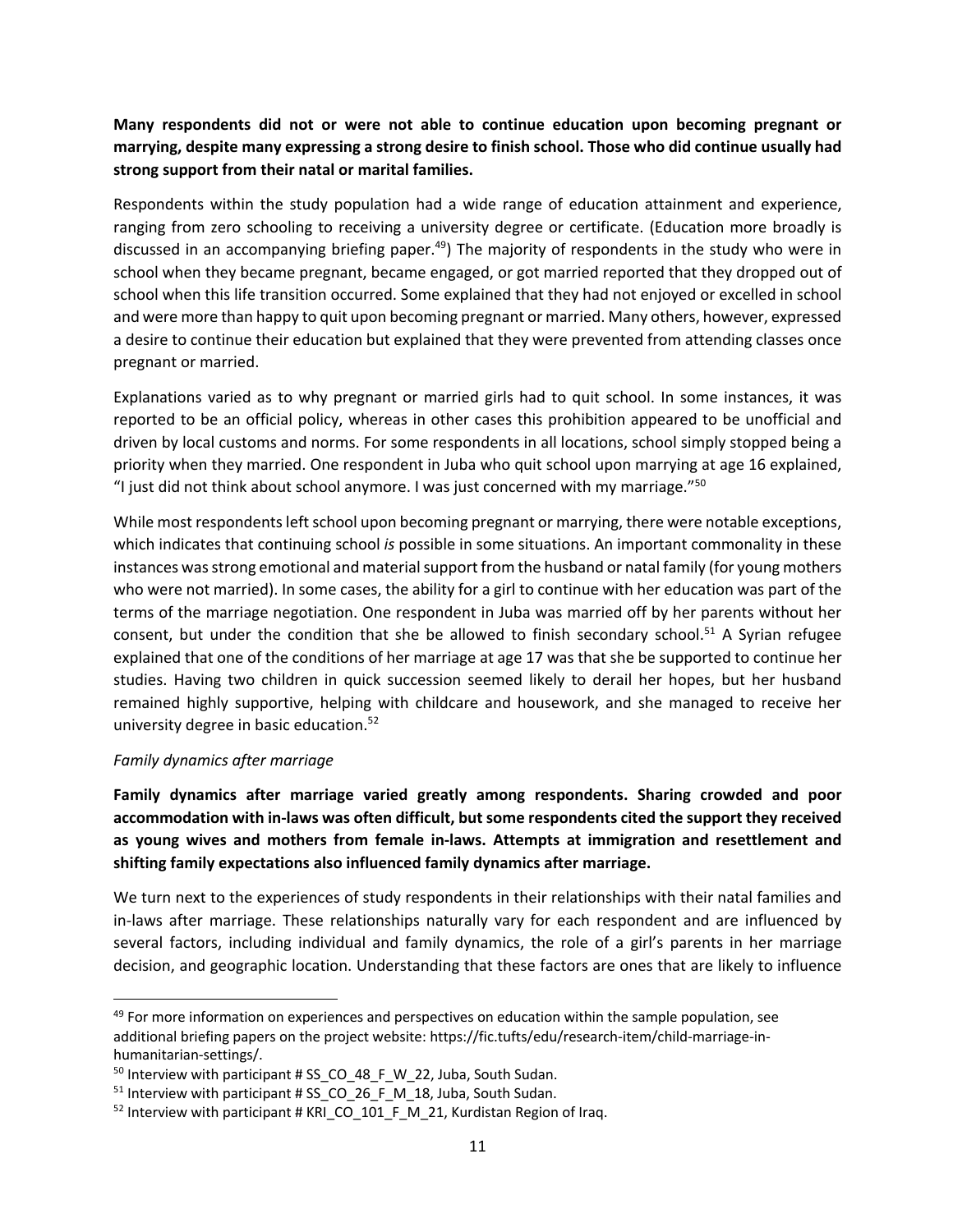family dynamics in most marriages, here we focus on the ways in which early marriage and conflict appear to *specifically* affect family dynamics after marriage.

Upon marriage, most of the respondents in the sample moved in with their in-laws or other relatives of their husbands. For nearly all, this meant cohabitation in sub-standard and crowded conditions in refugee or internally displaced people (IDP) settlements or cramped rental apartments (in some locations in Iraqi Kurdistan). While these conditions were often similar to those experienced prior to marriage, once married the female respondents were living with new and strange people. A Syrian refugee who married at age 14 described living in a tent with her husband and children, two brothers-in-law, and one of the brother-in-law's wife and children: "We are a lot of people living in two rooms. It is overcrowded, and it is affecting our moods, and we argue sometimes. The person that feels the stress most is me."<sup>53</sup> At the same time, however, the presence of extended family can have benefits for those who marry at a young age. This same respondent described some of the emotional difficulties she faced when first married and expressed her gratitude at having an older sister-in-law in the same household:

"When you are young, your brain and your thinking is not fully developed. When you are older, you will know how to manage yourself and manage your life better…Marriage is a big responsibility for that age. And all the responsibility that comes with it…I didn't have a lot of responsibility because I had my sister-in-law, she was older—she was managing all the responsibilities inside the house…she is like a sister to me. When I gave birth to my [first] child, I was so worried and scared, 'How can I take care of this baby?' She helped to raise my child, even now with my daughter she is helping me."54

While there were many similar positive accounts of relations with in-laws, a number of respondents did have more negative experiences with their husbands' relatives, including physical and emotional abuse. A Syrian refugee who had been forced by her father to marry when she was 17 described her situation: "[My husband's] family was very bad with me, and he didn't protect me. Even his brother was beating me."55 For a respondent in Juba who was married at 15 after being kidnapped and raped, the abuse extended into her married life:

"My husband's wife did not like me at all. As soon as my husband left, she made me do all the domestic work at home. I missed a lot of my school days, even exams, so I stopped going to school at all. My husband had instructed his cousins and other male relatives living in the camp to keep an eye on me when he is not around…So, his relatives were beating me even if they saw me going to the market or fetching water, saying that I am looking for boyfriends. Whenever I called my husband and talked to him about it, he did not do anything about it but encouraged them."<sup>56</sup>

Relations with families often overlapped with hopes and plans for migration. The study population includes a number of Syrian respondents whose marriages are closely intertwined with plans to emigrate onward to Europe. The ways in which these intersections were navigated by the girls and their families had implications for their lives after marriage. In one case, a girl's family planned to smuggle her from Syria to Germany so that she could then bring the rest of the family to Europe via the reunification

 $53$  Interview with participant # KRI CO 26 F M 21, Kurdistan Region of Iraq.

<sup>&</sup>lt;sup>54</sup> Ibid.<br><sup>55</sup> Interview with participant # KRI\_CO\_38\_F\_M\_35, Kurdistan Region of Iraq.

<sup>&</sup>lt;sup>56</sup> Interview with participant # SS\_CO\_38\_F\_DIV\_20, Juba, South Sudan.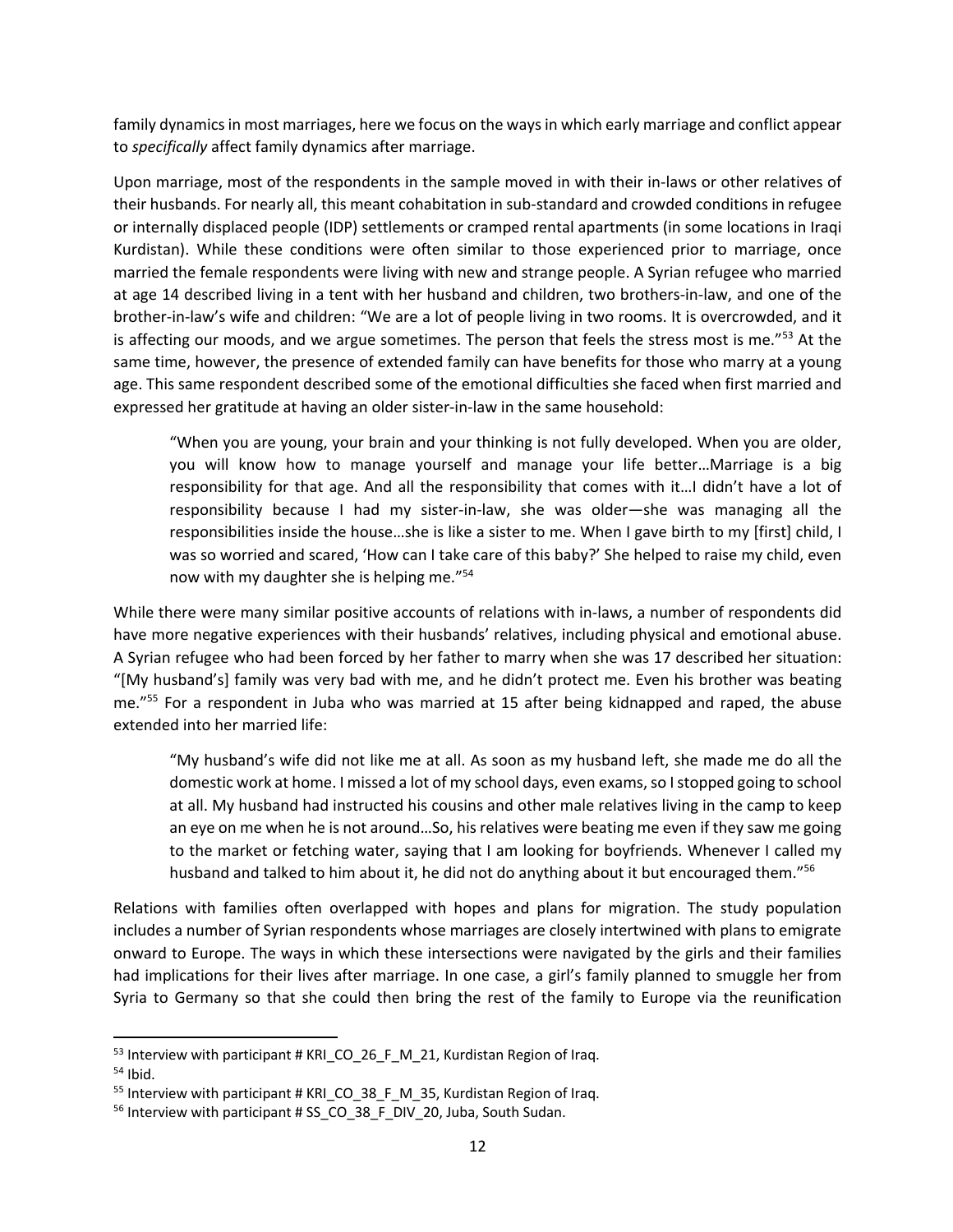process.<sup>57</sup> However, she fell in love with a cousin during a stopover in Iraqi Kurdistan; they married, with only partial support from her family. This respondent carries the weight of upending her family's hopes for a new start in Europe while also dealing with life as a young wife and mother in a refugee settlement. Her parents were still in Syria at the time of our interviews. Luckily, she has strong support from her mother-in-law, who described their relationship in a family member interview:

"I deal with [the primary respondent] as if she were my own daughter—it is not as though she is my daughter-in-law…We are very close and we speak openly. [The couple] are still very young, and she needs care and support. When they decided to marry it was my son's decision, but they were both very young. I said that they were to live with us so that we could care for them and help them.<sup>58</sup>

In several other cases, families had hoped to be legally resettled in western Europe with their adolescent children. However, many families are hesitant to seek resettlement or asylum in Europe if their family unit includes children close to 18 years of age because they fear that adult children will be treated separately in these claims.<sup>59</sup> Such families may face the decision of leaving these adolescent children behind, but cultural norms prevent families from leaving daughters on their own. Within our sample, these factors pushed several girls into early marriage. One such respondent explained that she did love her prospective husband and knew that she could not stay in Iraqi Kurdistan alone, so opted to marry him. At the time of our interviews, she described the deep sadness of not seeing her mother in two years or her father in six. Her in-laws are in Syria. She sometimes wished she could talk to someone about "how much we are alone," but does not want to make her family members sad.<sup>60</sup> Another respondent's family was planning to be reunified with her brother who had made it from Syria to Germany. The girl was 16 when her prospective husband first proposed. Her family felt she was too young to marry, but after one year they agreed, because "I would not be able to go to Germany because I was going to be over age 18."<sup>61</sup> Although she feels very supported by her husband, she is acutely aware of how alone they are without a network of family members.

## **TEXT BOX:** *Experiences of life after marriage for study respondents who married at 12 to 14 years*

Overall, a diversity of experiences exists among respondents regarding their lives after marriage. However, when we examine the narratives of only those female youth who married for a variety of reasons at ages 12–14, we find many more accounts of abuse or divorce than within the rest of the study population. We emphasize that these data are not representative and hence we cannot draw conclusions about marital outcomes based on age. At the same time, the commonalities among these stories are striking. Here we use the words of the respondents to highlight these patterns.

<sup>&</sup>lt;sup>57</sup> Interview with participant # KRI\_CO\_102\_F\_M\_18, Kurdistan Region of Iraq.

 $<sup>58</sup>$  Interview with family member of participant # KRI CO 102 FAM F M 18, Kurdistan Region of Iraq.</sup>

<sup>&</sup>lt;sup>59</sup> The European Union (EU) rules on family reunification and family resettlement do allow for adult children to be considered part of a family unit, but the regulations are confusing. Families may not be receiving consistent messaging from in-country organizations working to process their asylum and/or resettlement applications. See https://eur-lex.europa.eu/content/news/unaccompanied-minors-family-reunification-asylum-date-

application.html and J. Bastaki, "'Not without My Daughter': EU Asylum Law, Gender, and the Separation of Refugee Families," *Refugee Survey Quarterly* 38 (2019): 266–289.<br><sup>60</sup> Interview with participant # KRI\_CO\_113\_F\_M\_20, Kurdistan Region of Iraq.

 $61$  Interview with participant # KRI CO 101 F M 21, Kurdistan Region of Iraq.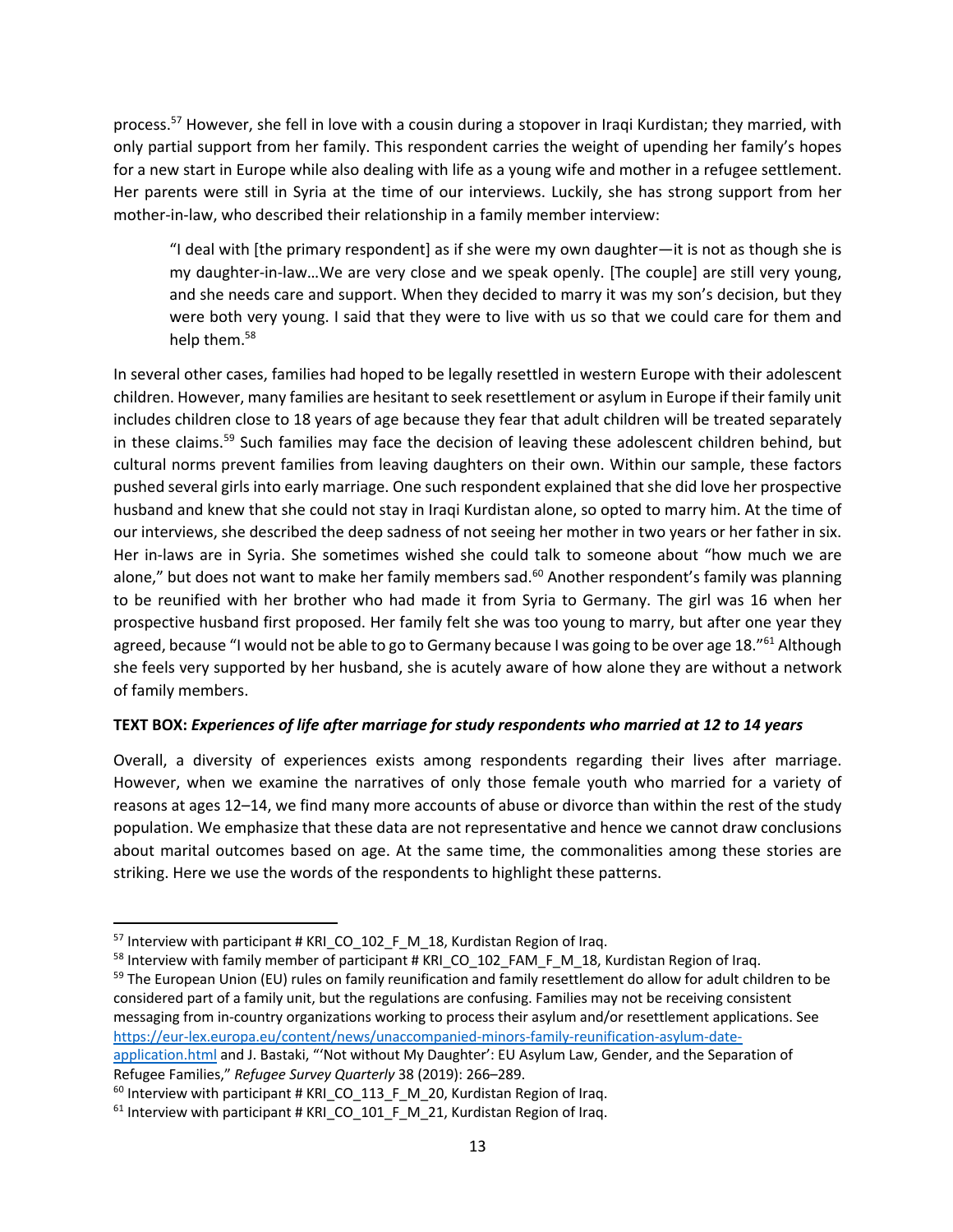A girl in Juba, South Sudan, was forced into marriage at age 13 by her older sister. The man was in his 40s and already had two wives. She explained: *"My oldest sister told my mother that there is a man she knew who had a lot of money and it would be good if I got married to him. My mother refused. She said I was too young for marriage because I was 13 years old. My sister then lied to me that our older brother had come from Khartoum and was requesting to speak to me to give me money to go to school. She took me to a hotel room where I found a man there. She had already made plans with him to make me his wife. I kept crying the whole night, and the following morning the man took me home, saying I'm still a child and I should be home for a couple more years. After one year, my brother forced me back to the man's house…I would refuse to sleep with him, and he would beat me. I kept going running back home but my brother would return me to his home. The man beat me almost every day because I did not sleep with him. Sometimes I would sleep under the bed to hide from him. I became so ill; my body was full of wounds because of his beating. When I was hospitalized, my mother came and took me home saying she would rather pay back the bridewealth the man paid than see me dead. I never went back to his home again."62*

The girl above eventually found an ally in her mother. This was not the case for a respondent in Bentiu, South Sudan, who explained the brutality behind her marriage at age 14: "*I used to see [this man] every day when I went to get water. He was asking me questions about who I am and who my parents are…One day he was with four men and, as I was getting my water, they carried me by force. I was screaming and calling for help but they kept telling people that I am their spoiled sister who has slept out of home for three days and that they were going to discipline me. They took me to [the man's] uncle's home, and I spent three days there. Then they went to see my mother and my uncles, and they paid 15 cows [as bridewealth]."* (What did you mother say when she heard that you were taken by force?) "*She was concerned about my safety, but she said that it's a normal practice among Nuer people for a woman to be 'carried' to a man's house."* (How was your life when they took you to your in-laws' home?) "*Everybody was treating me with kindness and telling I am a wife in the home, but after three months his aunties and everyone else started treating me badly. They would refuse to give me food even when I was pregnant… My husband always drinks a lot of alcohol, and he comes and beats me up together with my son…I went home last month trying to escape from my husband, but I did not find [my mother]. People told me that my mother has gotten married again and went to live outside of the POC. She did not even tell me about it. Now that I don't have a family to protect me, I don't even know where to go or what to do.*"63

A Syrian refugee in Iraqi Kurdistan was forced to marry at age 14, in part to help her family cope with the dire financial situation they were facing after fleeing Syria. She explained: *"When we were children, my father had a friend, they agreed that one of his [my father's] daughters would marry the friend's son. We came to Kurdistan, and the situation wasn't very good. The man called and my sister [age 19 at the time] refused to marry because she was studying. So, she put me in front of the gun…I couldn't understand the situation. I was a child. I was married only one month. But it took us eight months to get divorced from him. There were lies and abuse and beating and all of those kinds of experiences. He was aggressive with me. He wasn't treating me well in the bedroom."64* This young woman persevered and went back to school despite being treated poorly by the community for having divorced. She continued: *"I had a lot of difficulties in the school and with my friends when I came back from being married. They were trying to talk about me all the time. I lost all the trust from everyone surrounding me because the whole community* 

<sup>&</sup>lt;sup>62</sup> Interview with participant # SS\_CO\_36\_F\_DIV\_22, Juba, South Sudan.<br><sup>63</sup> Interview with participant # SSB\_CO\_4\_M\_18, Bentiu, South Sudan.<br><sup>64</sup> Interview with participant # KRI\_CO\_17\_F\_D\_19, Kurdistan Region of Iraq.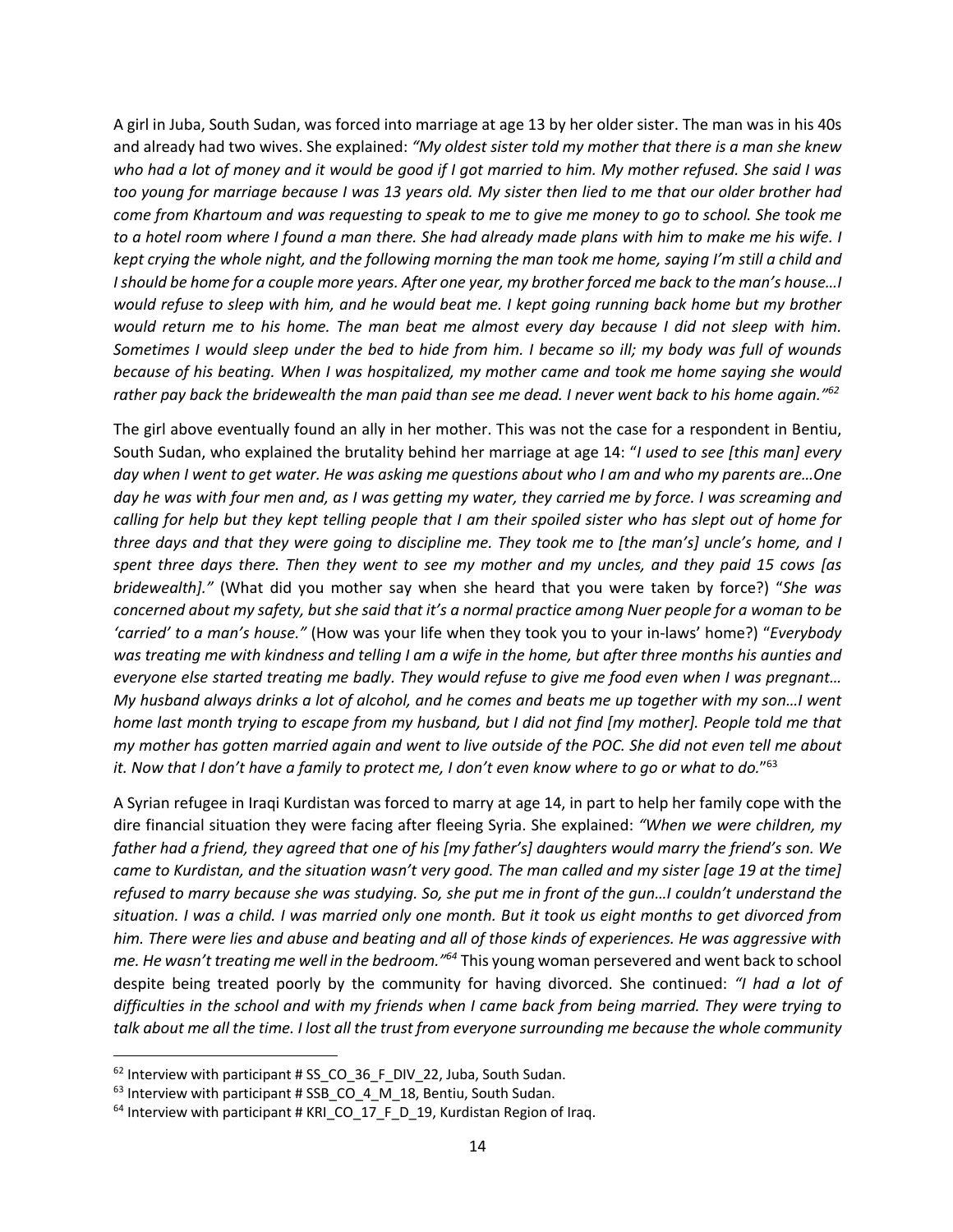*was against me. They were trying to break me. I tried to change the place I was living. I even told my parents that I prefer to go back to Syria than go on like this."* She managed to continue with school but was struggling with psychological and emotional issues at the time of our interviews.

### **END TEXT BOX**

### *Conclusions and Recommendations*

The experiences of the study population in South Sudan and the KRI illustrate the multifaceted and dynamic experiences of female youth following underage marriage. The complexity and nuance of this narrative is often missing in research on child marriage, thereby excluding the voices and experiences of those young women most affected by this phenomenon. When these voices are centered within the analysis, we see that some female youth find freedom, love, and fulfillment in marriage, even when it takes place before age 18. Others have extremely negative, abusive, and violent experiences. Similarly, for some female youth, getting married was an expression of individual agency, while others married entirely against their will and still others married due to a range of social and economic pressures.<sup>65</sup> Our data are not representative and cannot be extrapolated beyond the sample, but within our data we see particularly negative outcomes and experiences for many of those girls who married very early in adolescence.

Conflict and displacement create high levels of stress for individuals, households, and communities: these are the contexts in which the female youth respondents in our study cohort live, marry, give birth, and raise families. These processes of conflict and displacement shaped the narratives of the girls and young women in this study who married under age 18. For many, these factors drove their marriage process and selection of spouse, their economic conditions, their connections (or lack thereof) with their families, and their aspirations. None of the respondents in our sample was experiencing a "normal" marriage in which she was able to pursue her hopes and dreams separate from larger contexts defined by economic and social upheaval, uncertainty, family separation, and inadequate living conditions and limited access to services.

The study data illustrate the diversity of experiences after marriage. Yet commonalities exist, even across the very different country contexts of South Sudan and the KRI. Many of these similarities have important takeaway messages with relevance for national and international programmers and policy makers. These include the following:

- Programmers and policy makers should recognize that not all early marriages are forced marriages. Many of the female youth participants in this study found happiness, fulfilment, and love in their marriages, even though these marriages took place under age 18. Programs need to be careful not to stigmatize early marriage or those who engage in it when seeking to work with communities, families, and female youth;
- Female youth respondents in both countries described a lack of opportunities and programs available to them after marriage, including social and economic support programs aimed at unmarried, displaced adolescents. We were not able to triangulate this information to know if this perception is due to an actual dearth of programs open to married female youth or

 $65$  For more information on the perspectives of female youth and the role of agency, see additional briefing papers on the project website: https://fic.tufts/edu/research-item/child-marriage-in-humanitarian-settings/.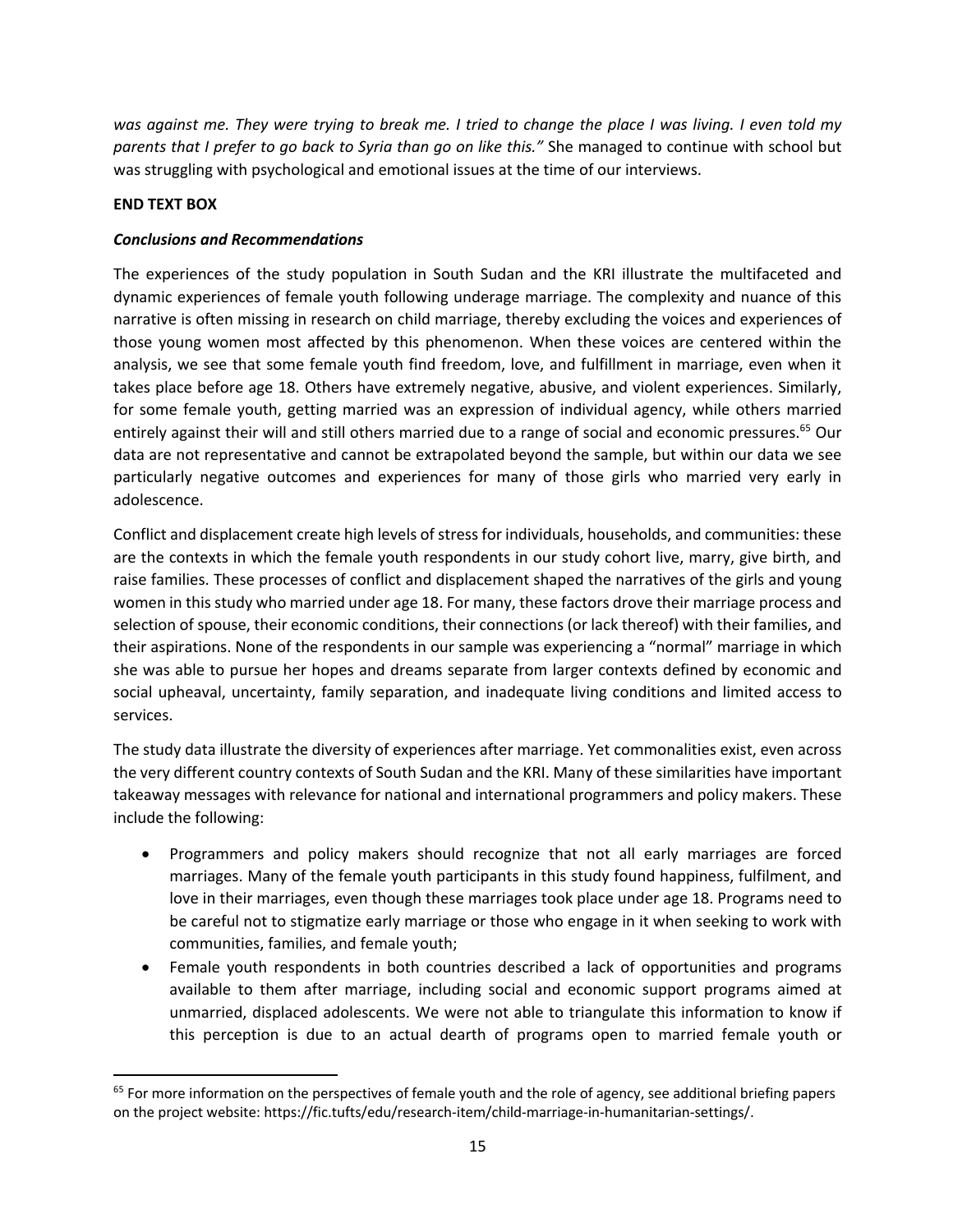restrictions on the ability of a married female youth to access these opportunities (due, for instance, to domestic duties, social or cultural norms, lack of knowledge, or other constraints). Regardless, there is clearly a need to ensure that programs for female youth in settings of conflict and displacement intentionally and actively seek to include those who are married and/or have children. Such programs will also require an outreach component to work with communities and families to promote knowledge and acceptance of such programs and to bolster access to them for this demographic group;

- Female youth have limited access to or knowledge of contraception; this is true even for those who have children. This finding was particularly pronounced among the South Sudan cohort, where rates of premarital pregnancy were high. There is a great deal of space and opportunity for national and international actors to expand evidence-based programs to increase knowledge of, access to, and acceptability of use of modern evidence-based forms of contraception;
- Many of the female youth respondents had little ability to continue their education after becoming engaged, becoming pregnant, giving birth, and/or marrying. Those respondents who were able to do so often had explicit support from family members, including parents, boyfriends, husbands, and in-laws. National and international actors should work closely with communities, schools, and local governments to ensure access to education for females, regardless of the life stage of the student. Such support could include advocacy efforts targeting local governments and school administrators as well as financial support such as conditional cash grants to families of young mothers or young brides to encourage schooling to continue;
- Many of the female youth respondents who married under age 18 felt heavily burdened by the extent of their domestic responsibilities, especially after becoming mothers. Many said they were not emotionally prepared for the burdens associated with marriage and motherhood. Programs that seek to delay marriage for adolescent girls should incorporate the narratives and experiences of girls into advocacy and education efforts aimed at girls, parents, the families of potential spouses, and local leaders;
- Given the pattern of pronounced negative outcomes for the respondents in the sample who married in early adolescence (ages 12–14 years), specific programming should be aimed at this group. This programming should include mental health support, targeted reproductive health programs, targeted access to education programs, and efforts to connect these female youth to others in their age bracket to reduce isolation. Efforts at preventing or delaying early marriage should specifically and intentionally target families with girls in or approaching the early adolescent years;
- Specific protection efforts should be tailored towards young women who find themselves in abusive or violent partnerships; such female youth may be hesitant or unable to reach out to their natal family (particularly when the marriage took place against a girl's parents' wishes or was due to early pregnancy) and may benefit from access to and increased awareness of additional services. Making adolescent-friendly safe spaces explicitly open to young women who are also mothers, pregnant, or married may help in this regard;
- Community-based classes that bring these women together as a group, such as offerings on parenting or child development, could serve a dual function of transferring knowledge and building social ties among young women who expressed that they often experienced isolation.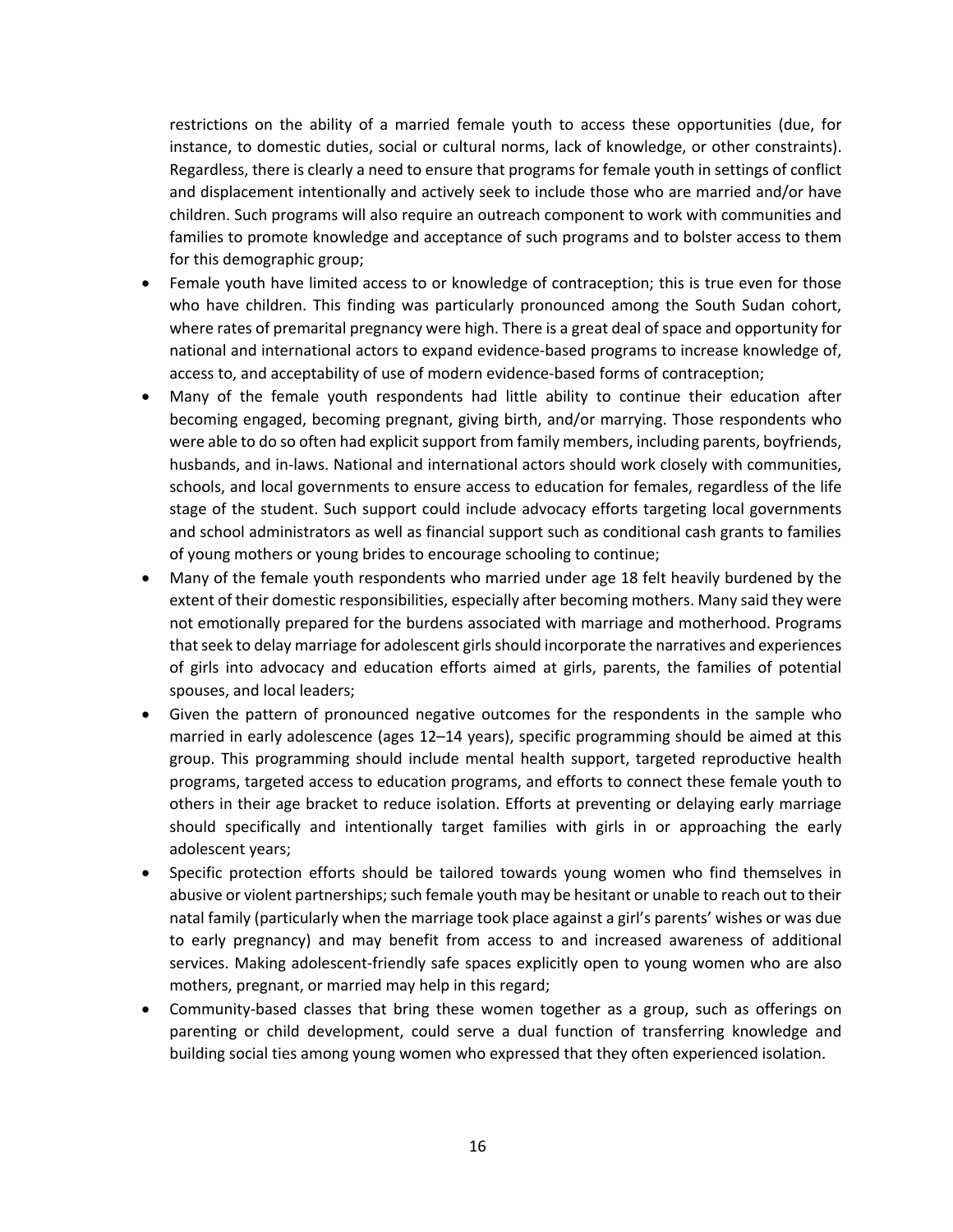### *References*

- Bastaki, J. "'Not without My Daughter': EU Asylum Law, Gender, and the Separation of Refugee Families." *Refugee Survey Quarterly* 38 (2019): 266–289.
- Efevbera, Yvette, Jacqueline Bhabha, Paul Farmer, and Günther Fink. "Girl Child Marriage, Socioeconomic Status, and Undernutrition: Evidence from 35 Countries in Sub-Saharan Africa." BMC Medicine 17, no. 55 (2019).
- El Arab, E, and M. Sagbakken. "Child Marriage of Female Syrian Refugees in Jordan and Lebanon: A Literature Review." Global Health Action 12 (2019): 1–12.
- Girls Not Brides. "Child Marriage in Humanitarian Contexts." Thematic Brief, August 2020.
- Hunnerson, K, W.C. Robinson, N Krishnapalan, and J Metzler. "Child Marriage in Humanitarian Settings in the Arab States Region: Study Results from Djibouti, Egypt, Kurdistan Region of Iraq and Yemen." Women's Refugee Commission, 2020.
- John, N.A., J. Edmeades, and L. Murithi, "Child Marriage and Psychological Well-being in Niger and Ethiopia." BMC Public Health 19, no. 1 (2019): 1029.
- Hutchinson, S. "The Cattle of Money and the Cattle of Girls among the Nuer, 1930-83." American Ethnologist 19, no. 2 (1992): 294–316.
- Mazurana, Dyan, and Anastasia Marshak. "Addressing Data Gaps on Child, Early and Forced Marriage in Humanitarian Settings." Save the Children and Tufts University, December 2019.
- McKinnon, S. "Domestic Exceptions: Evans-Pritchard and the Creation of Nuer Patrilineality and Equality." Cultural Anthropology 15, no. 1 (2000): 35–83.
- Reed, R.V., M. Fazel, L. Jones, C. Panter-Brick, and A. Stein, "Mental Health of Displaced and Refugee Children Resettled in Low-income and Middle-income Countries: Risk and Protective Factors," The Lancet 379, no. 9812 (2012): 250–265.
- Save the Children. "Too Young to Wed: The Growing Problem of Child Marriage among Syrian Girls in Jordan," 2014.
- Schlecht, Jennifer, Elizabeth Rowley, and Juliet Babirye. "Early Relationships and Marriage in Conflict and Post-Conflict Settings: Vulnerability of Youth in Uganda." Reproductive Health Matters 21, no. 41 (2013): 234–42.
- Thomas, E. "Moving Towards Markets: Cash, Commodification and Conflict in South Sudan. " (The Rift Valley Institute, Nairobi, 2019).
- UNFPA, "Child Marriage in Kurdistan Region Iraq" (United Nations Population Fund (UNFPA), Iraq, 2016).
- UNFPA, and UNICEF. "Addressing Child Marriage in Humanitarian Settings," February 2021.
- UNHCR. "UNHCR Syria and Iraq Situations: 2022 Response Overview," 2022.
	- https://reporting.unhcr.org/document/1799.
- UNICEF. "A Study on Early Marraige in Jordan 2014." UNICEF Jordan Country Office, 2014.
- ———. "Child Marriage," October 2021. https://data.unicef.org/topic/child-protection/child-marriage/.
- ———. "Falling through the Cracks; The Children of Yemen," 2016.
- ———. "Some Things Are Not Fit for Children-- Marriage Is One of Them." Press Release, October 2020. https://www.unicef.org/southsudan/press-releases/some-things-are-not-fit-for-children.
- United Nations Office for the Coordination of Humanitarian Affairs (OCHA). "South Sudan: Humanitarian Snapshot," February 2022.

https://reliefweb.int/sites/reliefweb.int/files/resources/south\_sudan\_humanitarian\_snapshot\_f ebruary\_0.pdf.

United Nations Office for the Coordination of Humanitarian Affairs (OHCA). "Iraq: Humanitarian Dashboard for KRI (January to December 2019)," 2020.